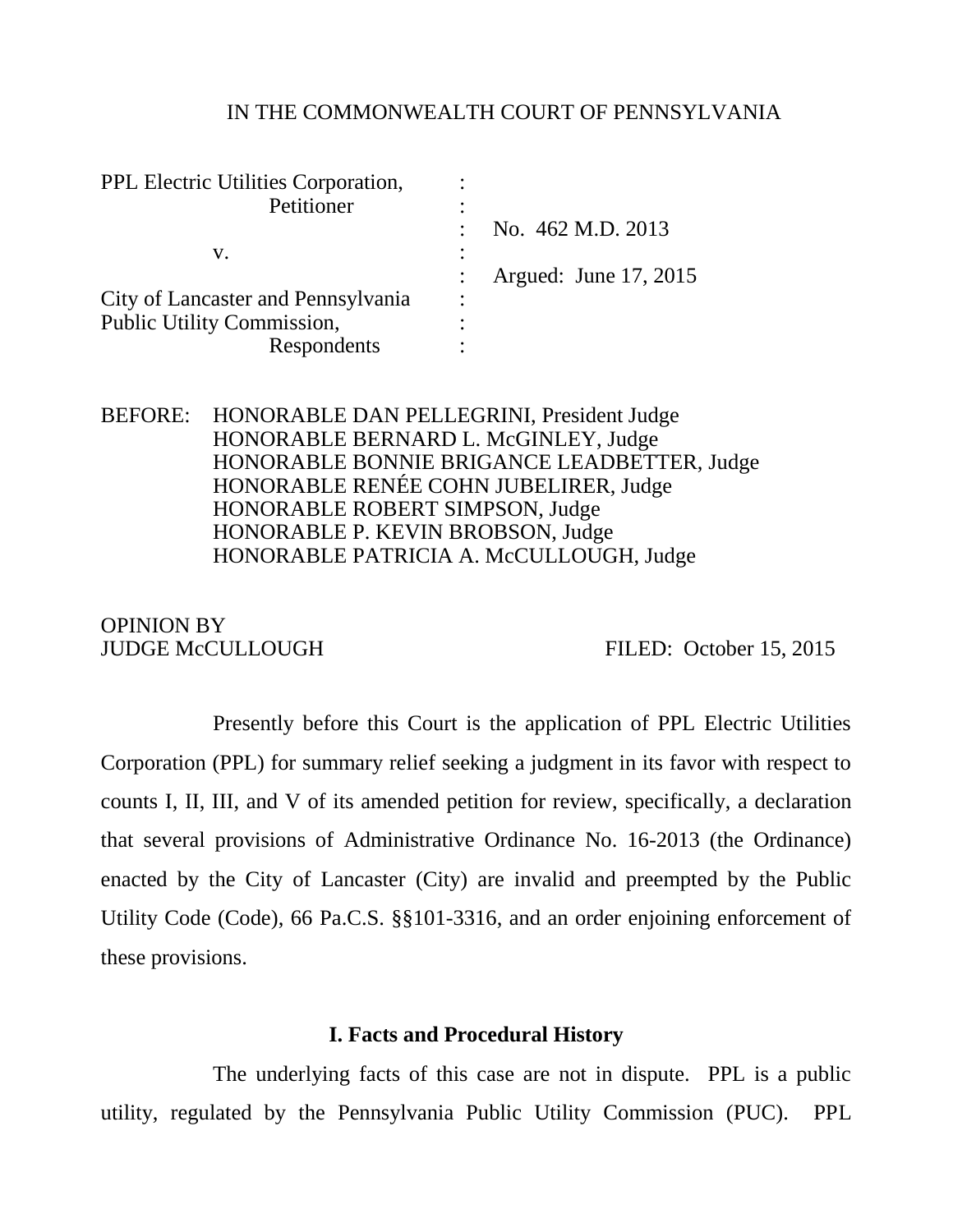provides electric service to the public pursuant to a PUC-approved tariff. Under its tariff, PPL's service territory covers 29 counties and 653 municipalities, including the City. On May 28, 2013, the City enacted Administrative Ordinance No. 2-2013 for the purpose of implementing a comprehensive program for management of the City's rights-of-way, including management of public utilities and public utility facilities within these rights-of-way. The City also adopted, on this same day, a resolution which set forth a fee schedule related to activities and uses in the public rights-ofway.<sup>1</sup> On September 17, 2013, PPL filed a petition for review in the nature of a complaint in this Court's original jurisdiction seeking declaratory and injunctive relief. PPL joined the PUC as an additional defendant.

#### **II. December 17, 2013 Ordinance**

On December 17, 2013, the City enacted the Ordinance at issue, which repealed the previously enacted Administrative Ordinance No.  $2\text{-}2013^2$  and implemented another program for management of the City's rights-of-way, again including management of public utilities and public utility facilities within these rights-of-way. The City relied on the powers granted to it under the Third Class City Code  $(TCCC)^3$  and the Home Rule Charter and Optional Plans Law<sup>4</sup> in enacting the Ordinance.<sup>5</sup>

<sup>&</sup>lt;sup>1</sup> This fee schedule sets forth, *inter alia*, a five-year use permit fee, curb and sidewalk and street opening permit and inspection fees, street opening degradation fees, pole replacement/erection fees, a pole maintenance fee, and an annual assessment per linear foot of underground and aerial facilities located in the City's rights-of-way.

 $2^2$  The fee resolution remained in effect.

<sup>3</sup> Act of June 23, 1931, P.L. 932, *as amended,* 53 P.S. §§35101-39701.

<sup>4</sup> 53 Pa.C.S. §§2901-2984. **(Footnote continued on next page…)**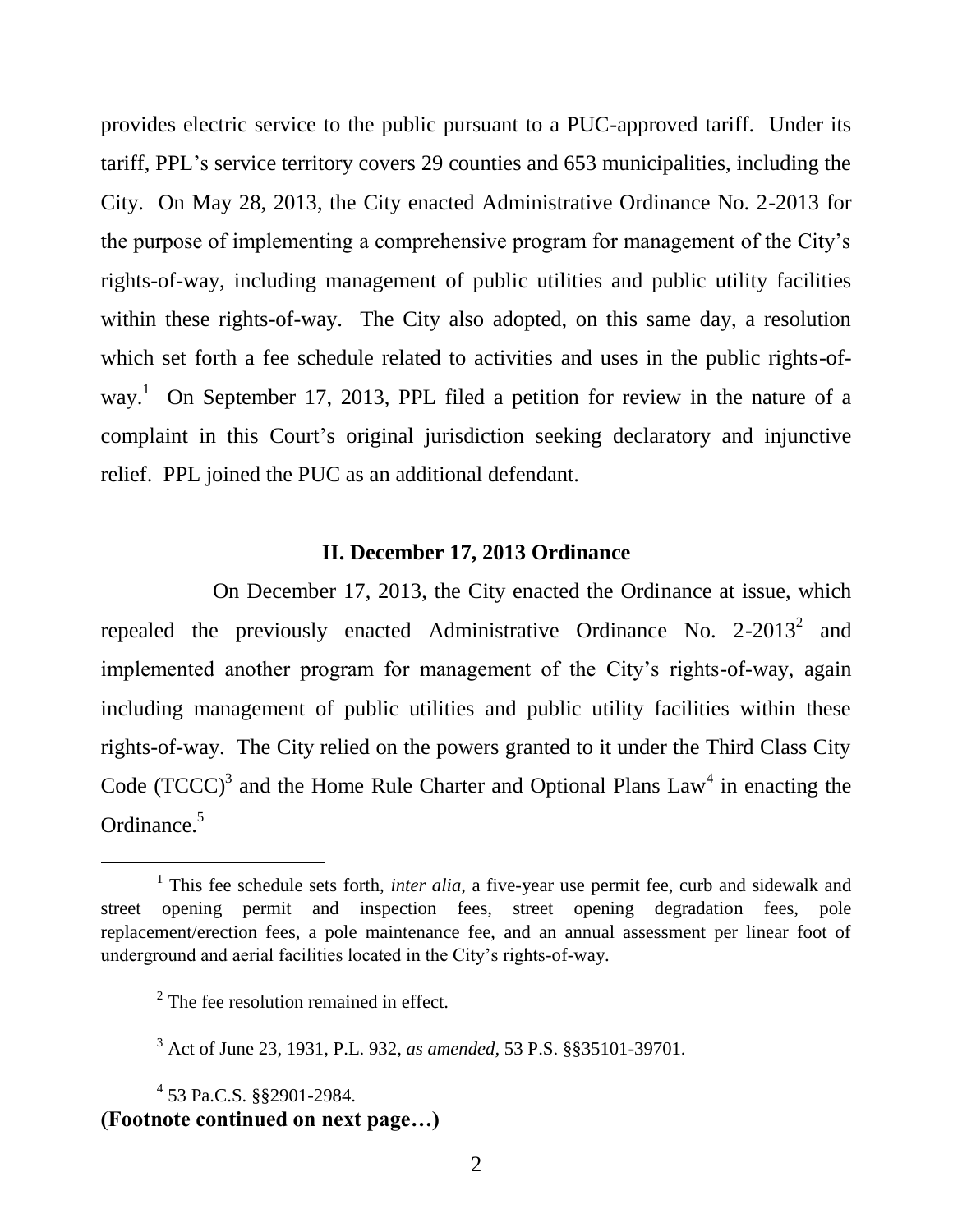The Ordinance described the City's rights-of-way as a "valuable resource and asset, not only for City purposes, but also for the benefit of third-party users, who rely upon the Rights-of-Way of the City for the installation and maintenance of various facilities owned and operated by such third-parties to their economic benefit . . . ." (Ordinance at 2.) The Ordinance stated that the management and maintenance of the public rights-of-way represented a "significant continuing operational and capitol cost" for the City, which, by extension, is passed on to City taxpayers, residents, and business owners. *Id.* The Ordinance also stated that it was necessary to recoup these maintenance and management costs from "the actual users of such facilities" in the City's rights-of-way. (Ordinance at 3.)

Section 263B of the Ordinance addresses PUC-regulated utilities and purports to grant various powers to the City. For example, section 263B-3 authorizes the City to conduct inspections to ensure that utility facilities within the rights-of-way do not constitute a public safety hazard and remain in compliance with PUC standards. Section 263B-4(6) authorizes the City to direct a utility to "temporarily or permanently remove, relocate, change, or alter the position of any Facilities within the Right-of-Way" under certain circumstances, including "the construction, repair, maintenance, or installation of any City or other public improvement," "the operations of the City," the "vacation of a Street or the release of a utility easement," or during emergency situations. (Ordinance at 7.) Additionally, section 263B-5 permits the City to impose an annual maintenance fee "in connection with the

# **(continued…)**

 $\overline{a}$ 

 $<sup>5</sup>$  However, the City is actually organized under the Optional Third Class City Charter Law,</sup> Act of July 15, 1957, P.L. 901, *as amended,* 53 P.S. §§41101-41625.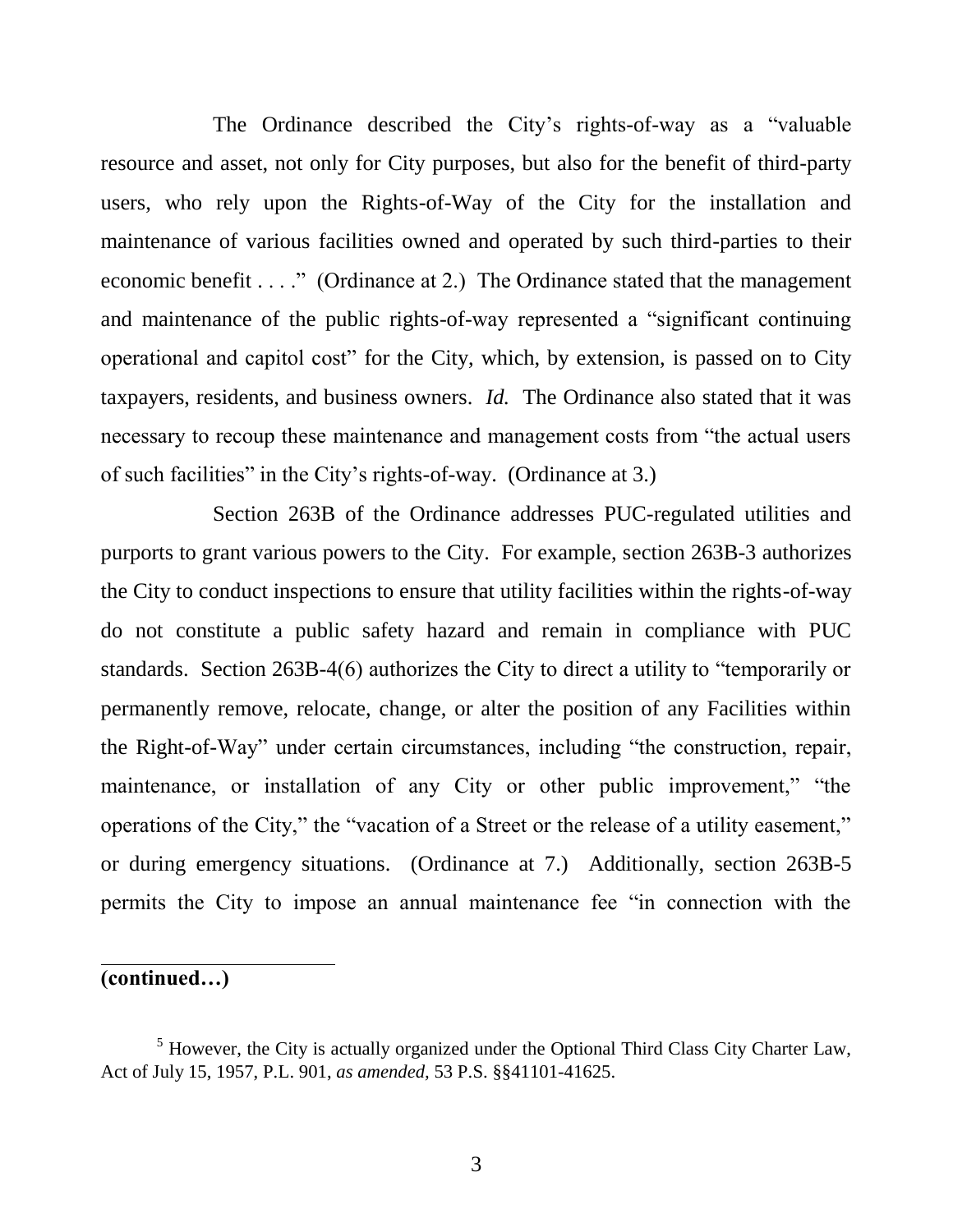ongoing use and occupancy of City Rights-of-Way" and section 263D-1 allows the City to impose a penalty for a violation of any provision of the Ordinance that is not within the exclusive jurisdiction of the PUC. $<sup>6</sup>$  (Ordinance at 8, 16.)</sup>

 $6$  The relevant provisions of the Ordinance state, in full, as follows:

§263B-3 Right to Inspect

l

The City may conduct inspections of the City Rights-of-Way in order to ensure that Utility Facilities located within such Rights-of-Way do not constitute a public safety hazard, and remain in compliance with the standards set forth by the [PUC]. Such inspections shall be limited to establishing whether such Facilities meet relevant [PUC] standards, and comply with such City construction standards as relate to the opening and closing of City streets, curbs, and sidewalks, as provided under 15 Pa.C.S. §1511(e). In the event that the City determines that any Facilities of a Utility are not in compliance with such standards, then the City may bring a complaint against such Utility before the [PUC], in accordance with established [PUC] procedures. The City may also elect, in its discretion, to notify the Utility of the existence of any non-compliant Facilities, in order to abate such violations without the need for the filing of a formal [PUC] complaint.

§263B-4 Construction in the Rights-of-Way

(6) *Relocation or Removal of Facilities*.Within sixty (60) days following written notice from the City, or such longer period as the City determines is reasonably necessary or such shorter period in the case of an Emergency, a Utility shall temporarily or permanently remove, relocate, change or alter the position of any Facilities within the Right-of-Way, excluding those underground, whenever the City, consistent with [PUC] regulations, shall have determined that such removal, relocation, change or alteration is reasonably necessary under the following circumstances: the construction, repair, maintenance, or installation of any City or other public improvement in the Right-of-Way; the operations of the City or other governmental entity in the Right-of-Way; vacation of a Street or the release of a utility easement; or an Emergency as determined by the City. Utilities must relocate and remove Facilities consistent with the regulations and standards of the [PUC].

. . .

## **(Footnote continued on next page…)**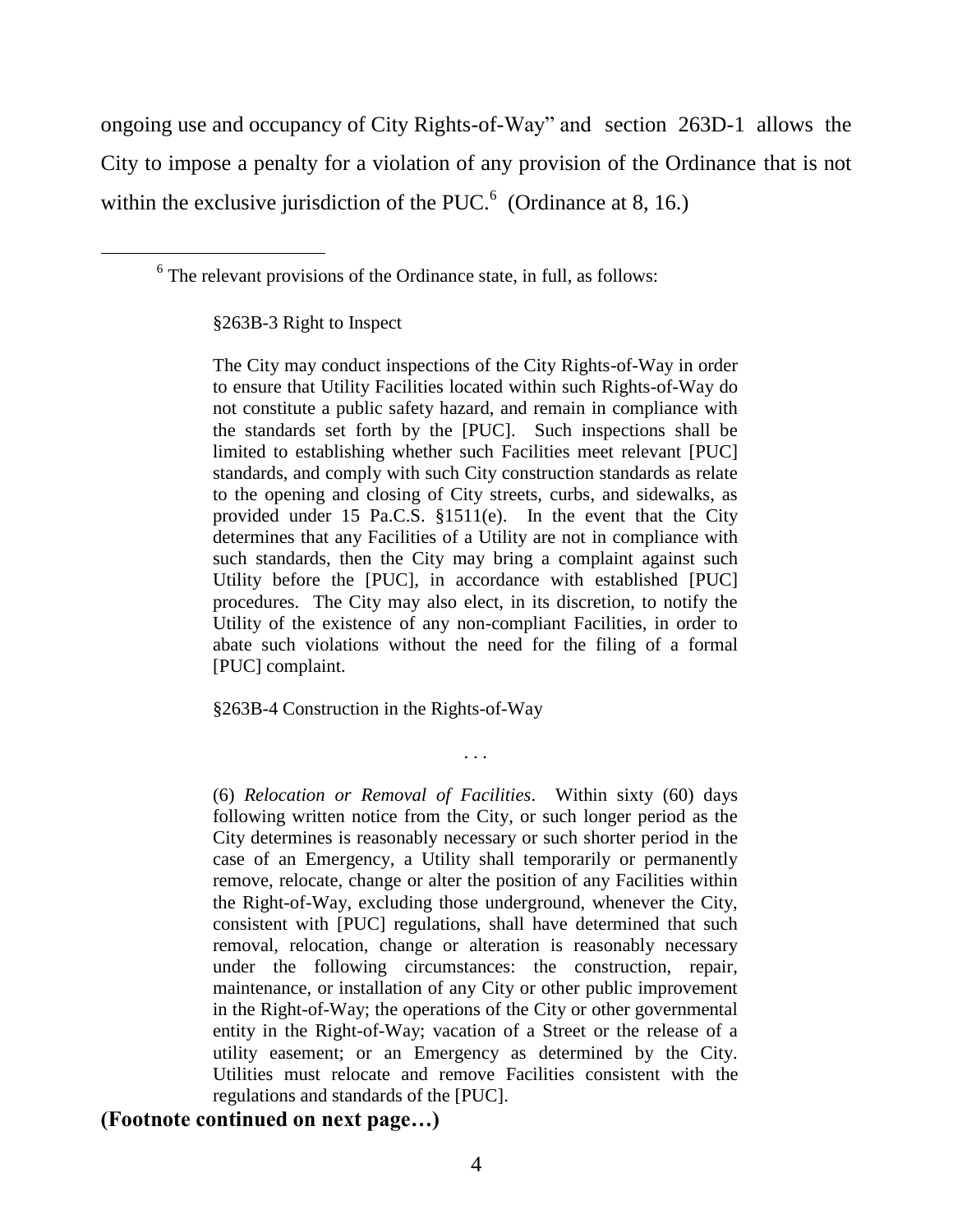## **(continued…)**

 $\overline{a}$ 

#### §263B-5 Right-of-Way Maintenance Fee

(1) *Compensation for Right-of-Way Use.* Occupancy of City Rightsof-Way by any Utility is subject to the City's right to fix annually a fair and reasonable compensation, which shall be directly related to the City's actual Right-of-Way maintenance costs.

**. . .**

(2) *Annual Right-of-Way Maintenance Fee.* Each Utility with Facilities in the City's Rights-of-Way shall pay an annual fee to compensate the City for its costs incurred in connection with the ongoing use and occupancy of City Rights-of-Way. The Annual Right-of-Way Maintenance Fee shall be determined by the City and authorized by resolution of City Council and shall be based on the City's actual [right-of-way] maintenance costs. The Annual Right-of-Way Maintenance fee shall be fixed on a per-linear foot bases for Underground Facilities and on a per linear foot basis for Aerial Facilities. . . .

#### §263D-1 Penalties

(a) *PUC Regulated Utilities*. In the event a public utility is found by the City to have violated a PUC regulation, standard, or order, then the City may bring a complaint against such public utility before the [PUC] for violation of such regulation, standard, or order. The City may also notify the Utility of the existence of any suspected violation of PUC standards, regulations or order[s] in order to obtain compliance by the Utility.

In the event a public utility is found to have violated any other provision of this Chapter that is not within the exclusive jurisdiction of the PUC, then such public utility shall be subject, upon conviction thereof, to a fine not exceeding three hundred dollars (\$300), for each and every offense, together with attorneys' fees and costs, and in default of the payment thereof, imprisonment for not more than ninety (90) days. A separate and distinct violation shall be deemed to be committed each day on which a violation occurs or continues to occur. In addition to an action to enforce any penalty imposed by this Chapter and any other remedy at law or in equity under this Title, the City may apply to a Court of Common Pleas for an injunction or other appropriate relief at law or in equity to enforce compliance with

#### **(Footnote continued on next page…)**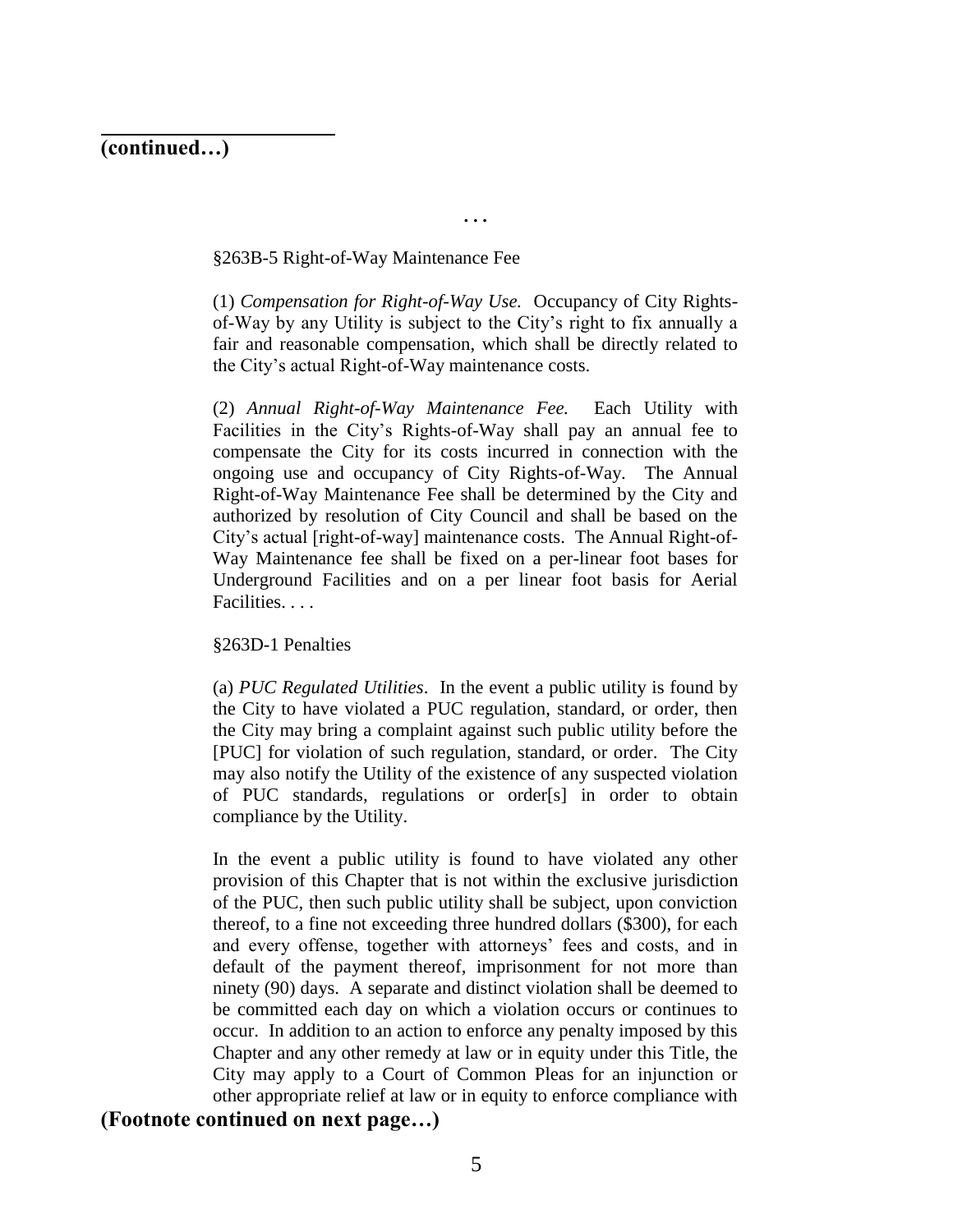#### **III. Amended Petition for Review**

PPL thereafter filed an amended petition for review seeking declaratory and injunctive relief and joining the PUC as an additional defendant. PPL noted that it is a regulated utility subject to the provisions of the Code and, in accordance with certificates of public convenience issued by the PUC, was authorized to offer, render, furnish, or supply utility service to nearly 1.4 million customers throughout its certificated service territory, which encompasses approximately 10,000 square miles, all or portions of 29 counties, and more than 630 cities, boroughs, and townships. PPL also noted that it rendered service to the public in accordance with a PUCapproved tariff, which includes a list of services, rules for service, and rates for service.<sup>7</sup> PPL stated that it owns, operates, and maintains approximately  $43,000$ miles of distribution lines, 5,000 miles of transmission lines, and 375 substations within its certificated territory.

PPL argued, generally, that the Ordinance violated the policy of the Commonwealth for a uniform, state-wide regulation of public utilities and public utility facilities; was preempted by the Commission's exclusive authority over the

**(continued…)**

 $\overline{a}$ 

or restrain violation of any provision of this Chapter which is not subject to the exclusive jurisdiction of the PUC.

Nothing in this Section shall be construed to permit the City to commence or attempt to commence prosecution of any PUC Regulated Utility for a violation of any regulation, standard or order of the  $PUC.$ ...

(Ordinance at 6-8, 16.)

<sup>7</sup> A tariff has the force of law and is binding on the utility and its customers. *Pennsylvania Electric Company v. Pennsylvania Public Utility Commission*, 663 A.2d 281, 284 (Pa. Cmwlth. 1995).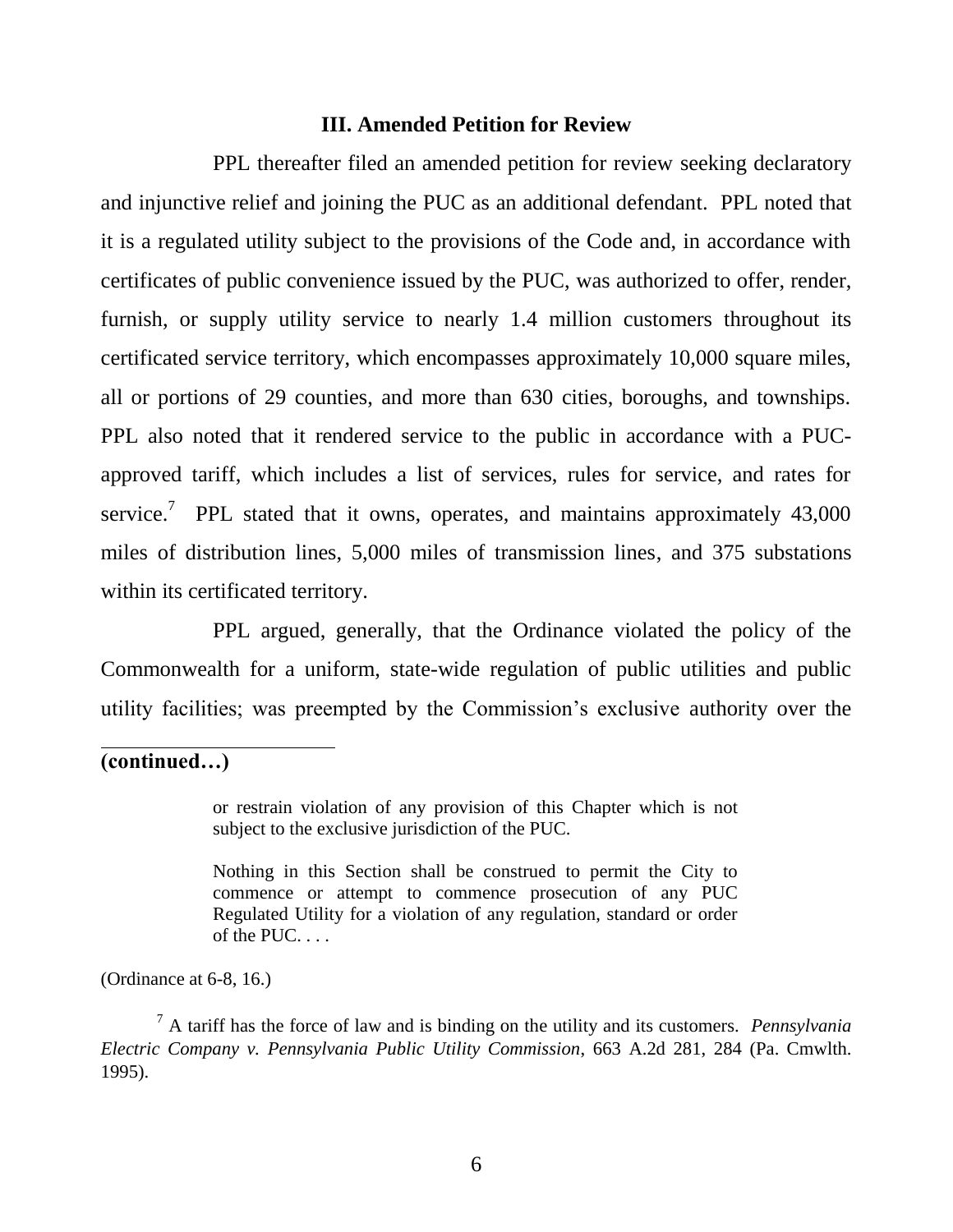location, construction and maintenance of all public utility facilities; exceeded the City's authority under the Pennsylvania Municipalities Planning Code (MPC); $^{8}$ violated PPL's statutory right under section 1511(e) of the Business Corporation Law of 1988, 15 Pa.C.S. §1511(e), to use public rights-of-way without charge;  $9$  and imposed a fee schedule and penalties that amount to an unlawful tax.

More specifically, PPL's amended petition for review included five counts. In Count I, PPL alleged that the City's assessment of an annual maintenance fee under section 263B-5 and the fee resolution interfered with the PUC's exclusive jurisdiction and violated PPL's rights under the MPC. Count II alleged that the inspection requirements of section 263B-3 were preempted by the Code and violated PPL's rights under the MPC. Count III alleged that the Code preempted section 263D-1. Count IV alleged that the maintenance fee was an illegal tax. Count V averred that the Ordinance's relocation and removal provisions interfered with the PUC's exclusive jurisdiction and violated PPL's rights under the MPC.<sup>10</sup>

The City filed preliminary objections alleging that this Court lacked jurisdiction because the PUC was not an indispensable party to this action. The City further alleged a demurrer as to all counts stating that it acted entirely within its police powers in adopting the Ordinance, PPL failed to plead how the specific Ordinance provisions interfere with the PUC's exclusive jurisdiction or are

<sup>8</sup> Act of July 31, 1968, P.L. 805, *as amended*, 53 P.S. §§10101-11202.

<sup>&</sup>lt;sup>9</sup> Section 1511(e) provides a public utility corporation with the "right to enter upon and occupy streets, highways, waters and other public ways and places for one or more of the principal purposes specified in subsection (a) (related to general rule that public utilities have the power of eminent domain) and ancillary purposes reasonably necessary or appropriate for the accomplishment of the principal purposes. . . ."

 $10$  The amended petition for review contains two counts designated as Count IV. We therefore refer to the second Count IV as Count V.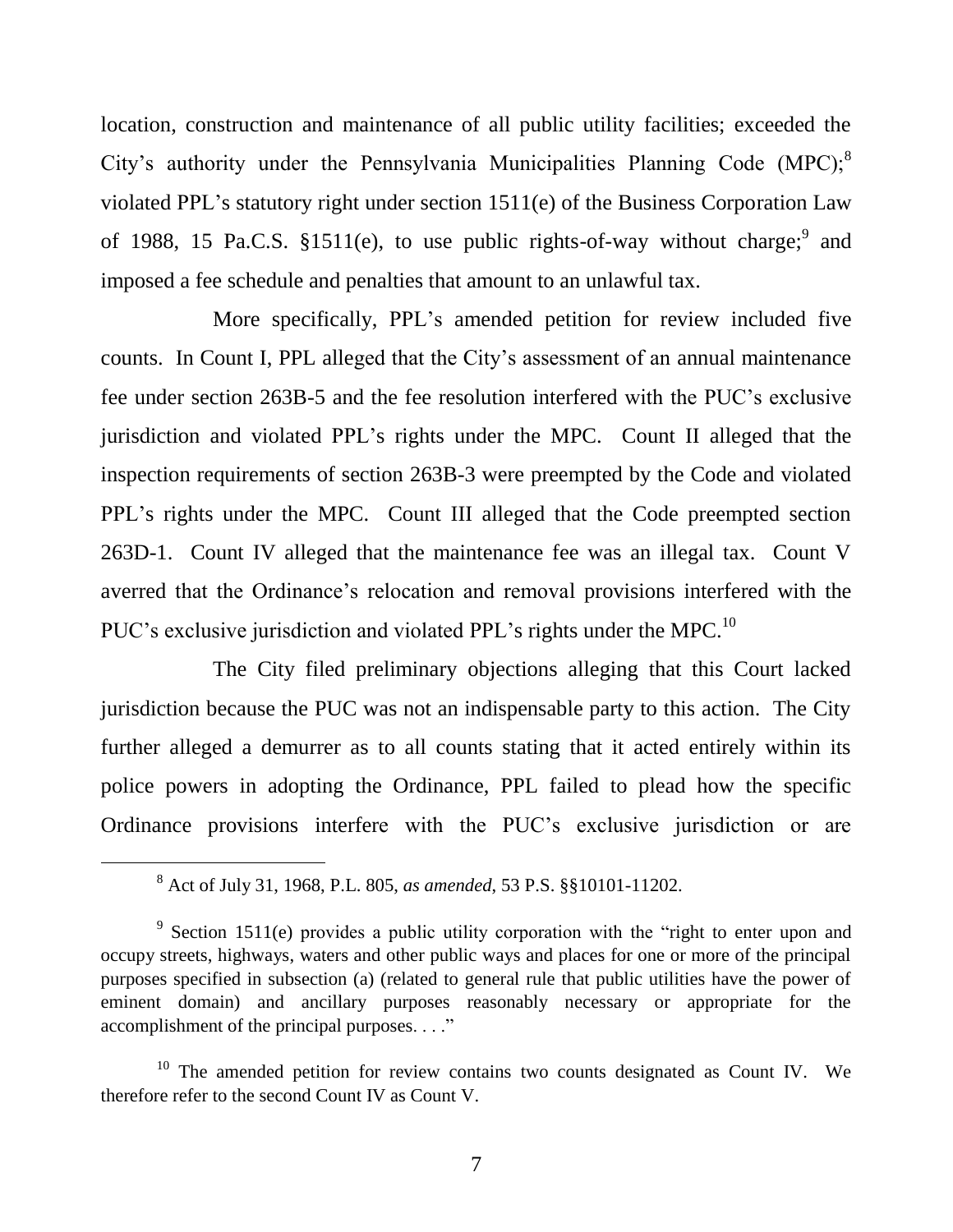preempted by the Code, and the MPC is irrelevant to the present action. PPL filed a response denying these allegations. By order dated April 28, 2014, this Court overruled the City's preliminary objections and directed the City to file an answer to PPL's amended petition for review.

The City later filed an answer denying the material allegations of PPL's amended petition for review and reiterating in new matter its previous assertions that it acted entirely within its police powers in adopting the Ordinance and that PPL failed to demonstrate how the specific Ordinance provisions interfere with the PUC's exclusive jurisdiction or are preempted by the Code. The City also asserted that the PUC has no jurisdiction to regulate rights-of-way fees, including maintenance fees, and that such fees are a method of cost recovery, not taxes. Both PPL and the PUC filed answers to this matter, denying these assertions.

## **IV. Application for Summary Relief**

PPL thereafter filed its application for summary relief which is presently before this Court.<sup>11</sup> PPL seeks a judgment in its favor with respect to counts I, II, III, and V of its amended petition for review, a declaration that sections 263B, 263B-4(6), 263B-5, and 263D-1 of the City's Ordinance are invalid and preempted by the Code,

 $11$  Pa.R.A.P. 1532(b) states that "[a]t any time after the filing of a petition for review in an appellate or original jurisdiction matter the court may on application enter judgment if the right of the applicant thereto is clear." Moreover, in ruling on a request for summary relief, this Court "views the evidence in the light most favorable to the non-moving party, and enters judgment only if there is no genuine issue as to any material fact and the right to relief is clear as a matter of law." *Hospital & Healthsystem Association of Pennsylvania v. Commonwealth*, 77 A.3d 587, 602 (Pa. 2013). "A fact is considered material if its resolution could affect the outcome of the case under the governing law." *Id.*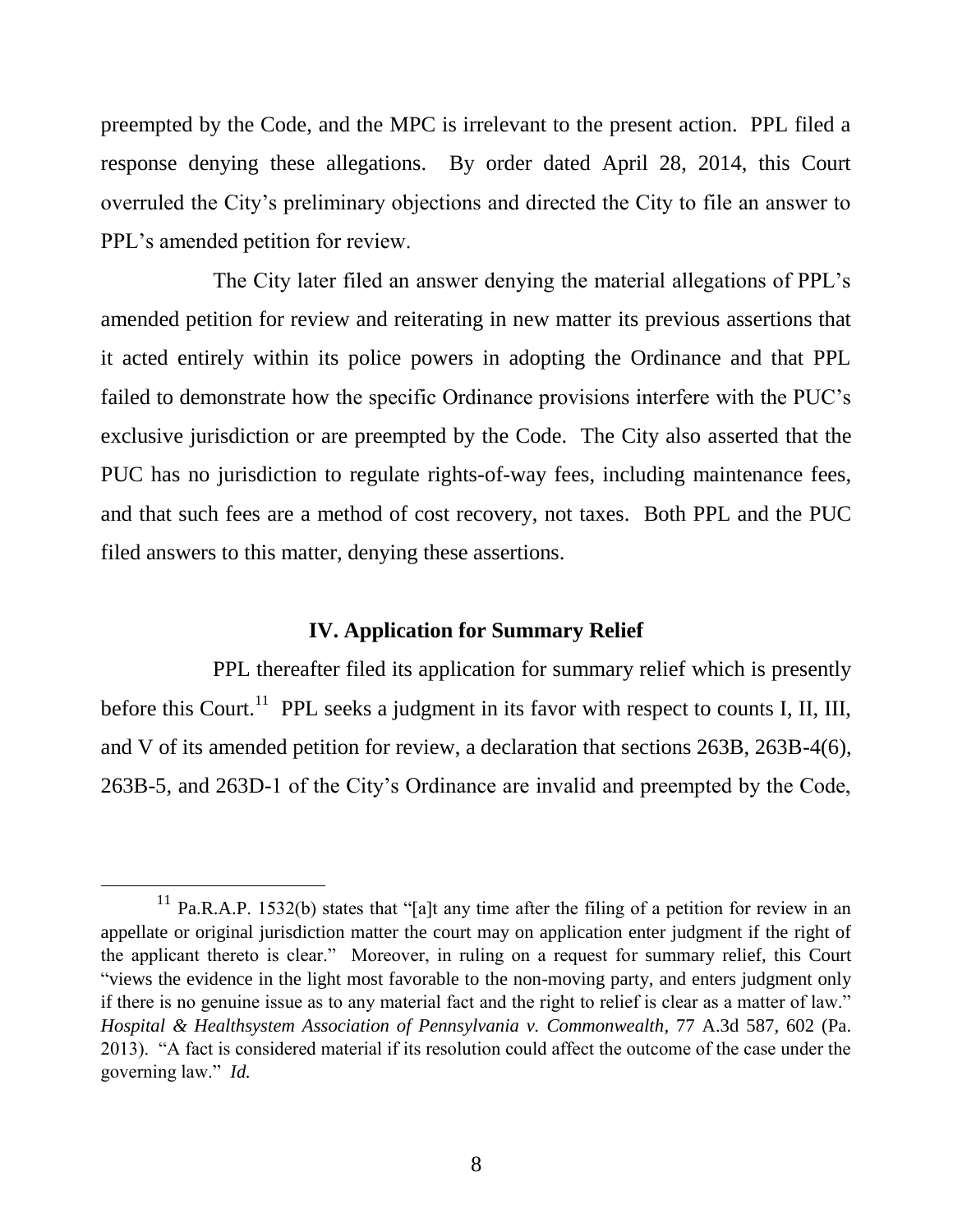and an order enjoining the City from enforcing these provisions.<sup>12</sup> We agree with PPL that the Code preempts sections 263B, 263B-4(6), and 263D-1 of the City's Ordinance. However, we do not agree with PPL that the Code preempts the imposition of an annual maintenance fee pursuant to section 263B-5 of the City's Ordinance.

#### **V. Discussion**

#### **A. Preemption**

"Municipalities are creatures of the state and have no inherent powers of their own. Rather, they possess only such powers of government as are expressly granted to them and as are necessary to carry the same into effect." *Huntley & Huntley, Inc. v. Borough Council of Oakmont*, 964 A.2d 855, 862 (Pa. 2009). Additionally, under the law of preemption, "even in areas over which municipalities have been granted power to act, the state may bar local governing bodies from legislating in a particular field." *Hoffman Mining Company v. Zoning Hearing Board of Adams Township*, 32 A.3d 587, 593 (Pa. 2011).

In *Hoffman Mining Company*, our Supreme Court noted that there are three generally recognized types of preemption:

> (1) express or explicit preemption, where the statute includes a preemption clause, the language of which specifically bars local authorities from acting on a particular subject matter; (2) conflict preemption, where the local enactment irreconcilably conflicts with or stands as an obstacle to the execution of the full purposes of the statute; and (3) field preemption, where analysis of the entire statute

 $12$  Alternatively, PPL alleges that, as a matter of statutory construction, the City's authority over rights-of-way must be limited so as to give effect to the Code, and the challenged provisions of the Ordinance violate its statutory right to occupy a right-of-way.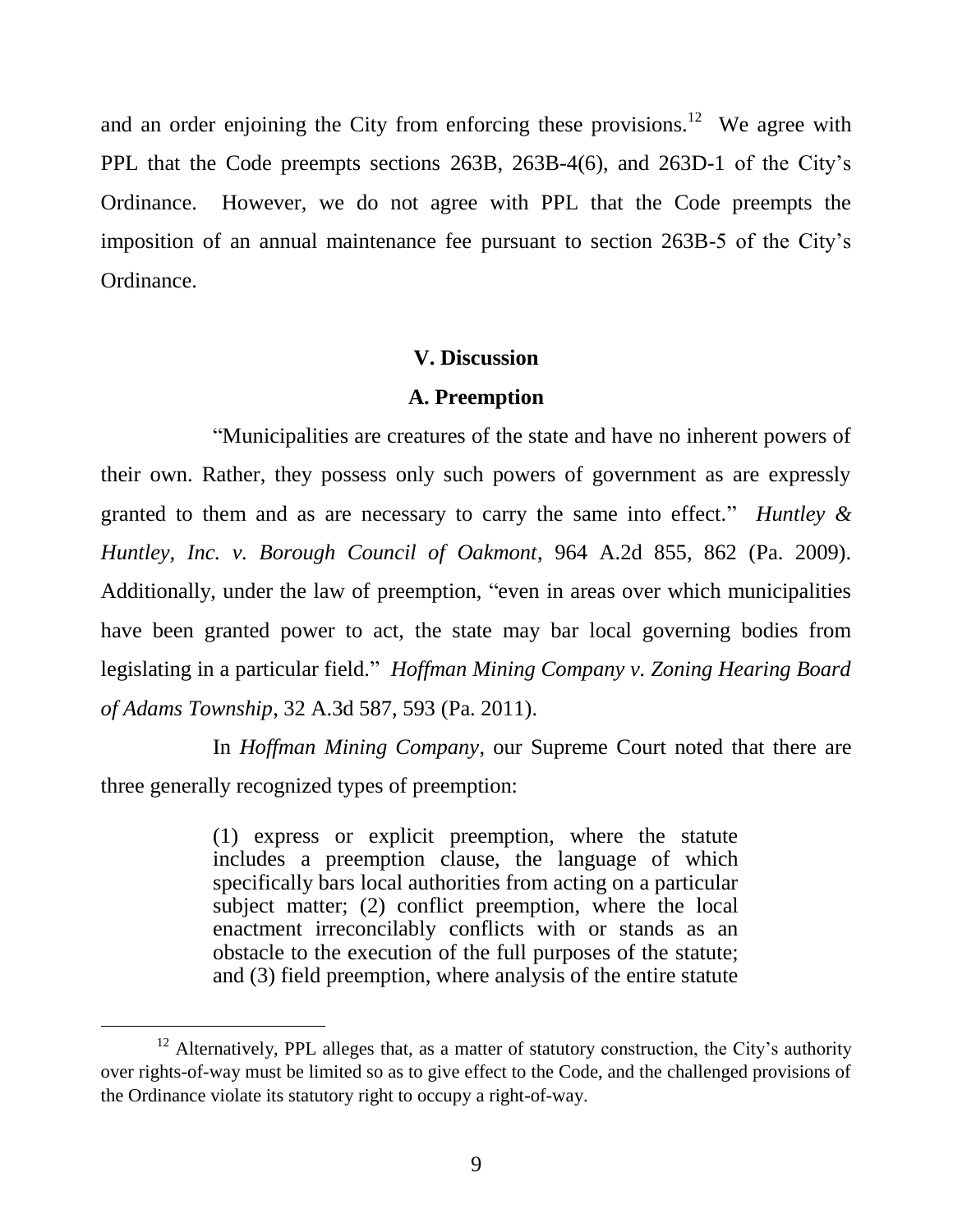reveals the General Assembly's implicit intent to occupy the field completely and to permit no local enactments.

*Id.* at 593-94 (citations omitted).

## **B. Exclusive Authority of the PUC**

The courts of this Commonwealth have long recognized the intent of our General Assembly that public utilities be regulated on a uniform basis by a statewide regulator and not be subject to the varied regulation of the many cities, townships, and boroughs throughout the Commonwealth. Over 100 years ago, our Pennsylvania Supreme Court addressed several ordinances passed by the city of York "for the purpose of regulating the measuring of water supplied to consumers," requiring York Water Company to install meters, at its own expense, when requested by a consumer, and prescribing penalties for failure to comply with the provisions of said ordinances. *York Water Company v. York*, 95 A. 396, 396 (Pa. 1915). York Water Company filed a bill in equity seeking to enjoin the city from enforcing these ordinances. The Court of Common Pleas of York County issued a decree granting York Water Company a perpetual injunction restraining the city from enforcement.

Referring to the predecessors of the current Code and PUC, the Supreme Court held as follows:

> There can be no reasonable doubt that the legislative intention was to make the Public Service Act the supreme law of the State in the regulation and supervision of public service corporations, and this being so, it follows as a necessary sequence that all laws inconsistent with the powers thus conferred must be held to be repealed or supplied thereby. . . The Public Service Company Law was intended to establish a complete and uniform system throughout the State for the enforcement of such powers as were conferred upon the Public Service Commission by that statute. . . .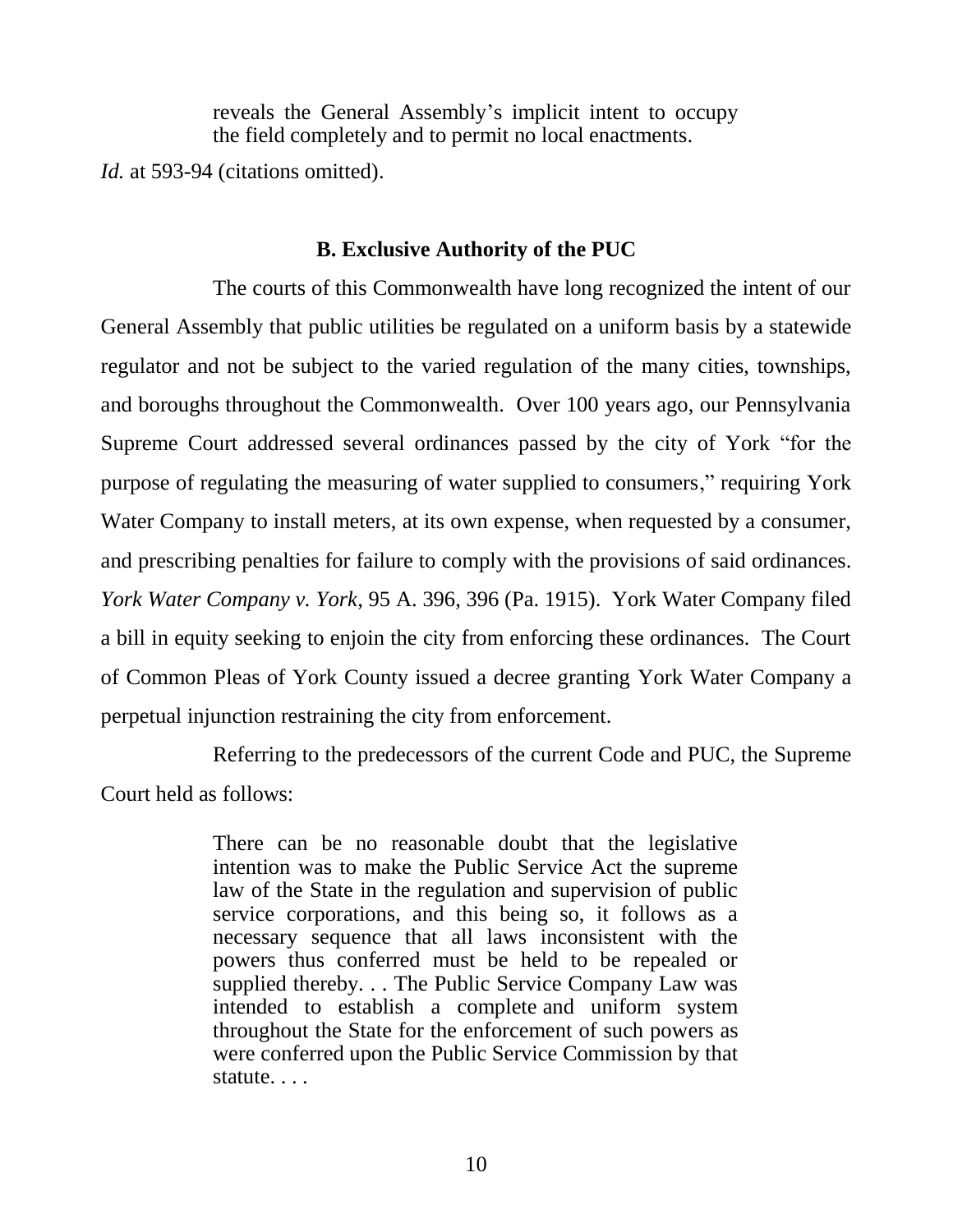We do not mean to be understood as saying that cities of the third class, or of any other class for that matter, may not under their police powers prescribe reasonable regulations as a protection to the health, lives, property and safety of their inhabitants, even as applied to public service corporations. But such regulations are incidents of the police power and must be so restricted. Under the guise of a police regulation cities cannot undertake to determine the reasonableness of rates charged by public service corporations, nor can they prescribe regulations relating to the facilities, service and business of such corporations. These are the functions of the Public Service Commission and must be so regarded. The legislature has so declared and what the law making body does within the limit of its powers becomes a rule of action binding upon all branches of government, state or municipal, and upon the people as well.

*Id.* at 396-97.

Nearly four decades later, our Supreme Court reaffirmed this policy in *Duquesne Light Company v. Upper St. Clair Township*, 105 A.2d 287 (Pa. 1954). In that case, Duquesne Light Company, an electric utility company, sought approval from the PUC to build a transmission line through a residential area of Upper St. Clair Township. The construction of this new transmission line required Duquesne Light Company to obtain, by purchase or condemnation, various rights-of-way and easements. The PUC issued the necessary certificates of public convenience to Duquesne Light Company, which proceeded with the purchases and condemnation of lands and later commenced construction of the new line. The township sought to block the construction of the utility line towers on the grounds that their presence would violate the township's zoning ordinance. The township issued a notice of work stoppage to Duquesne Light Company, advising that a building permit must be secured and threatening the imposition of daily fines and the arrest of contractors if construction continued without a permit.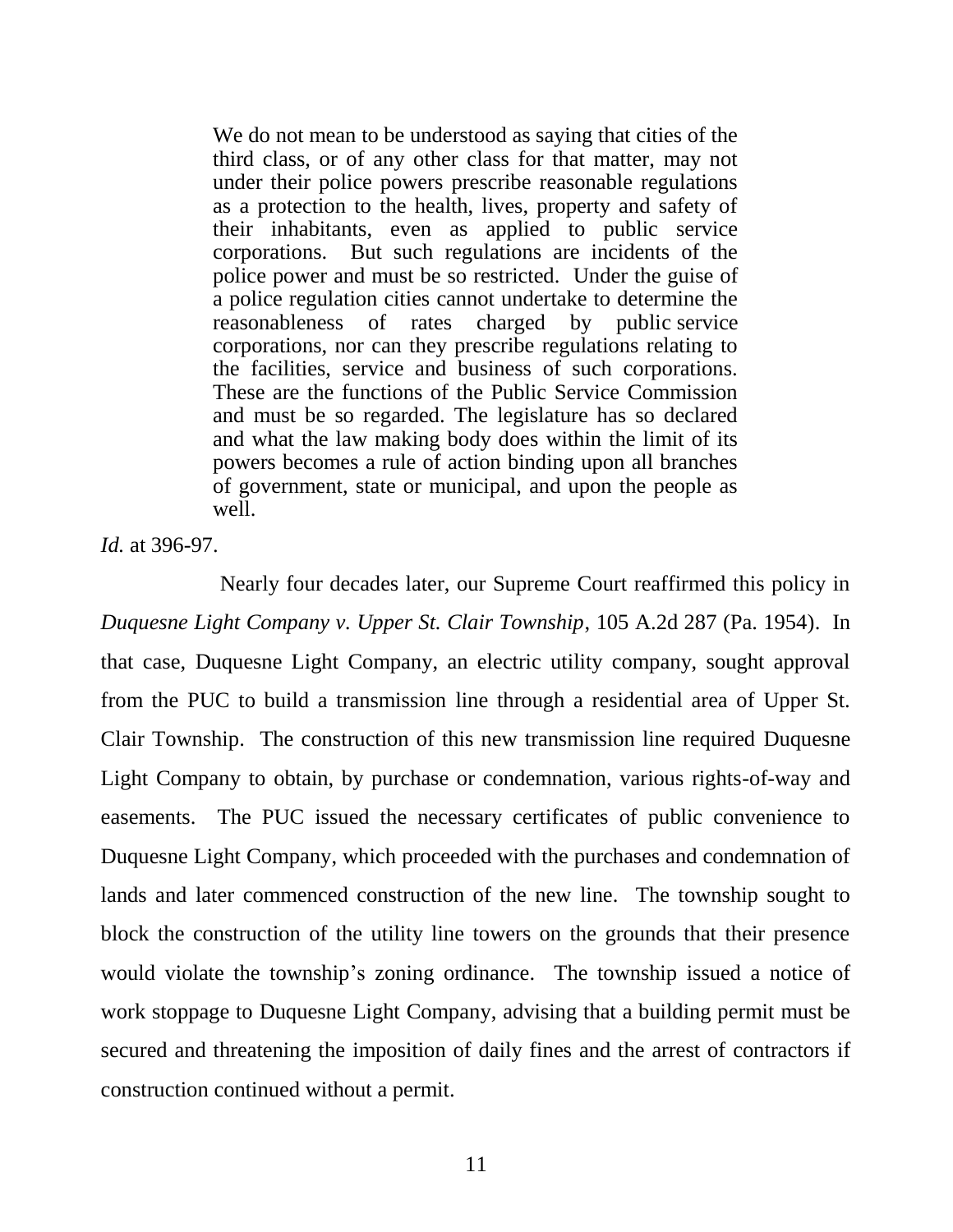Duquesne Light Company filed an action in equity with the Court of Common Pleas of Allegheny County seeking to enjoin the township from enforcing its zoning ordinance. The common pleas court issued a decree, which granted the requested injunctive relief. The Supreme Court affirmed, citing the PUC's authority under section 901 of the then-existing Public Utility  $Code<sup>13</sup>$  to "supervise and regulate all public utilities doing business within the Commonwealth," and holding that "the policy of the Commonwealth in entrusting to the Commission the regulation and supervision of public utilities has excluded townships from the same field." *Duquesne Light Company*, 105 A.2d at 292. The court explained that:

> The Public Utility Code demonstrates without question that the Legislature of the Commonwealth of Pennsylvania has therein expressed its policy to commit the regulation of utilities to the Public Utility Commission and to impose a duty upon utilities to render efficient service. It is clear that the proposed transmission line is necessary for the rendition of efficient service to the public and that that necessity transcends the legitimate objectives of any one of the political subdivisions of the Commonwealth. We believe that this is the reason why the General Assembly entrusted the regulation of public utilities to a commission of statewide jurisdiction. Local authorities not only are illequipped to comprehend the needs of the public beyond their jurisdiction, but, and equally important, those authorities, if they had the power to regulate, necessarily would exercise that power with an eye toward the local situation and not with the best interests of the public at large as the point of reference.

*Id.* at 293.

l

Twelve years later, in *County of Chester v. Philadelphia Electric Company*, 218 A.2d 331 (Pa. 1966), the Supreme Court affirmed a common pleas

<sup>13</sup> Act of May 28, 1937, P. L. 1053, *formerly* 66 P.S. §1341.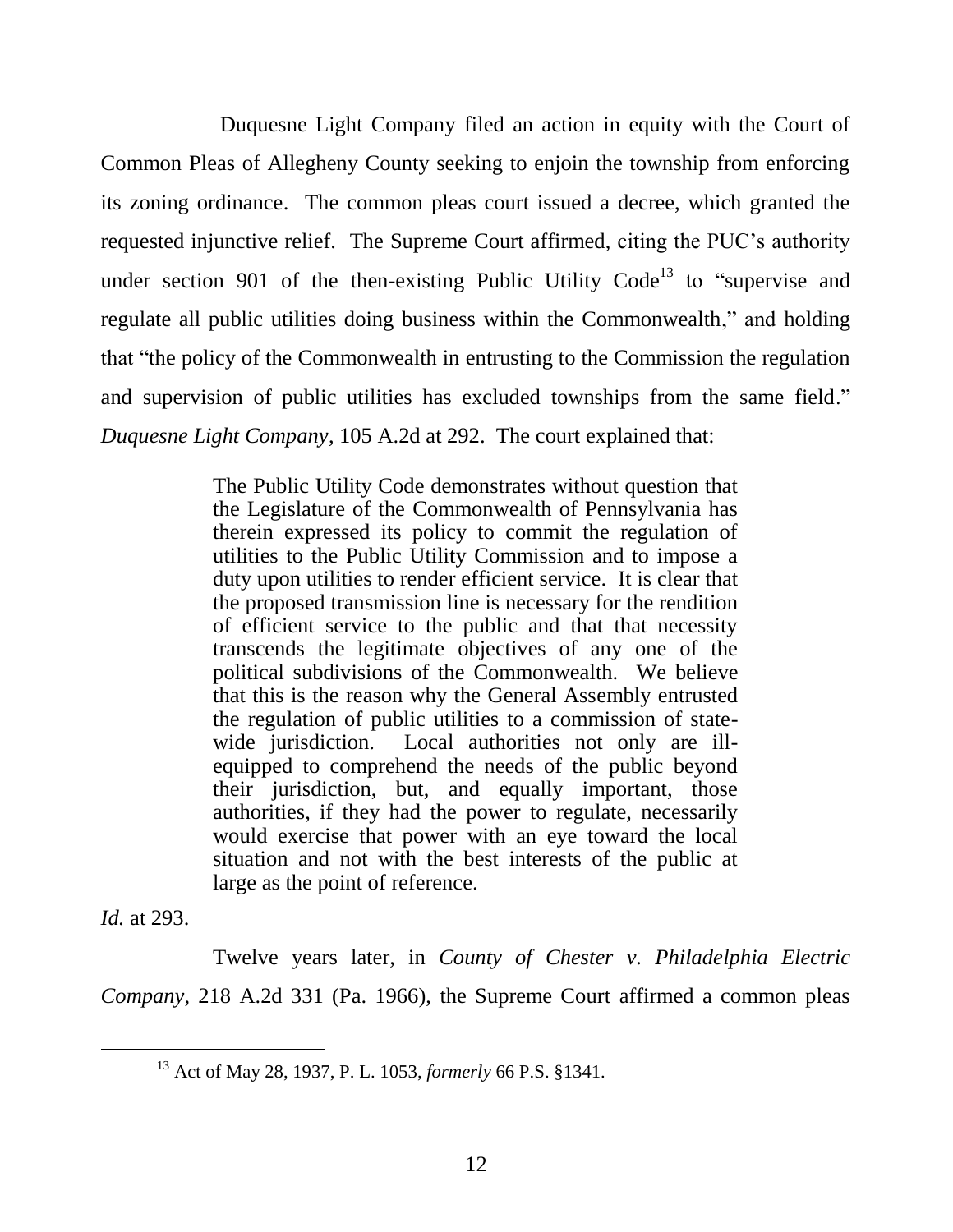court decision declaring as unconstitutional a Chester County ordinance prohibiting persons or corporations from constructing pipelines without submitting plans related to the routes and use of such lines to the Chester County Planning Commission and once again reaffirming the exclusive jurisdiction of the PUC with respect to regulation of public utilities. The court held that:

> The necessity for conformity in the regulation and control of public utilities is as apparent as the electric lines which one views traversing the Commonwealth. If each county were to pronounce its own regulation and control over electric wires, pipelines and oil lines, the conveyors of power and fuel could become so twisted and knotted as to affect adversely the welfare of the entire state. It is for that reason that the Legislature has vested in the Public Utility Commission exclusive authority over the complex and technical service and engineering questions arising in the location, construction and maintenance of all public utilities facilities. . . .

*Id.* at 333.

More recently, this Court reaffirmed this reasoning in *PECO Energy Company v. Township of Upper Dublin*, 922 A.2d 996 (Pa. Cmwlth. 2007), and *Pennsylvania Power Company v. Township of Pine*, 926 A.2d 1241 (Pa. Cmwlth. 2007), both of which invalidated a township's attempt to regulate a public utility. In *Township of Upper Dublin*, the township enacted an ordinance to regulate the manner in which a public utility trims shade trees within the township's rights-of-way. The Court of Common Pleas of Montgomery County granted the motion of PECO Energy Company for judgment in mandamus, holding that the township "possesses no authority to regulate PECO's vegetation management practices, which fall within the Public Utility Code's definition of 'utility service' and are solely regulated by the [PUC]." *Id.* at 999.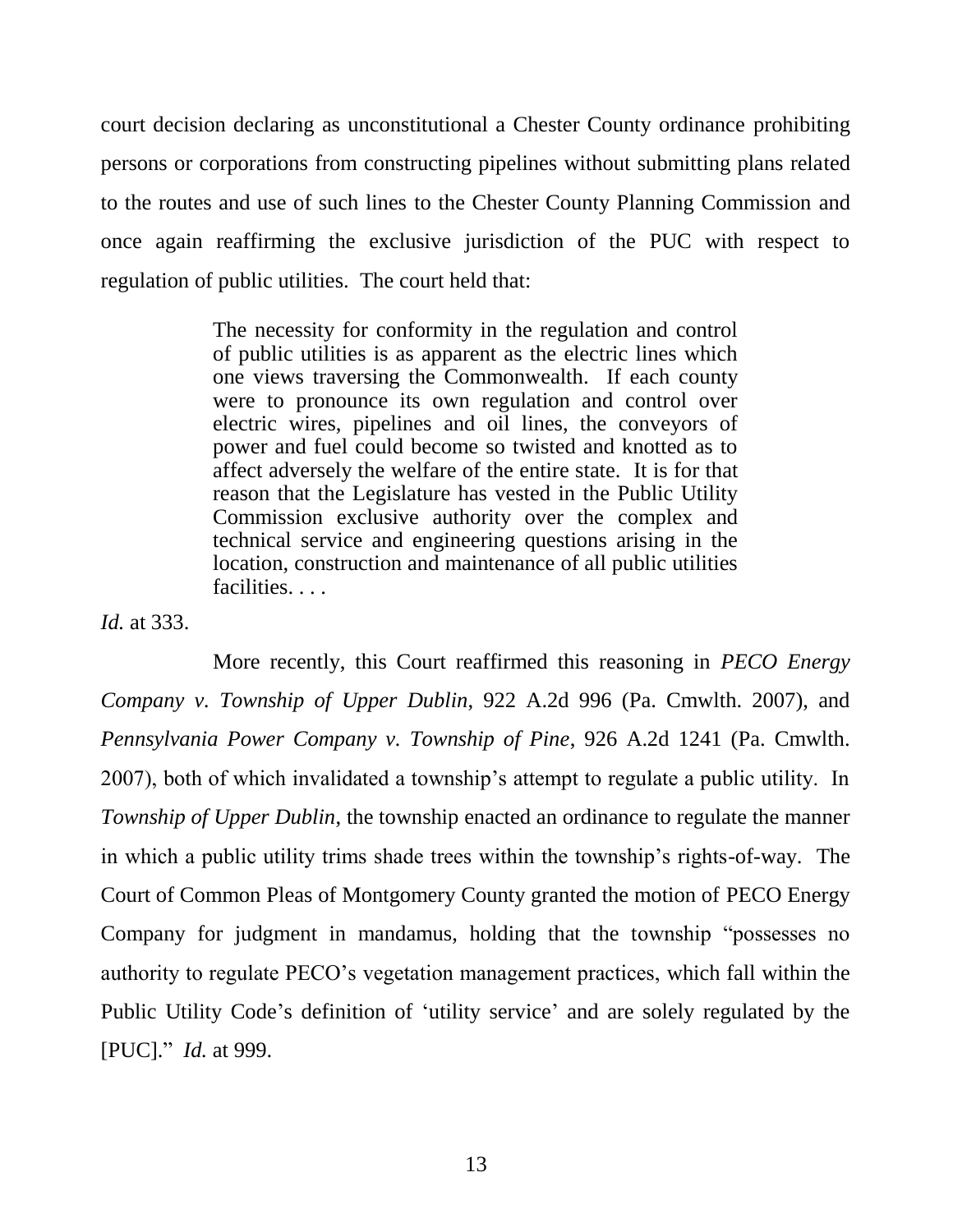This Court affirmed, noting that PECO's tariff specifically authorizes it "to trim, remove, or separate trees, vegetation or any structures therein, which, in the opinion of [PECO], interfere with its aerial conductors" and that "[p]ublic utility tariffs have the force and effect of law, and are binding on the customer as well as the utility." *Id.* at 1004 (citations omitted). We also noted that, consistent with a public utility's duties under section 1501 of the Code, 66 Pa.C.S.  $$1501$ ,<sup>14</sup> and the Code's definition of service in section 102, 66 Pa.C.S.  $$102<sup>15</sup>$  "[u]tility service is not confined to the distribution of electrical energy, but includes 'any and all acts' related to that function," such as vegetation management activities. *Id.* at 1005 (citing *West* 

 $14$  Section 1501 states as follows:

Every public utility shall furnish and maintain adequate, efficient, safe, and reasonable service and facilities, and shall make all such repairs, changes, alterations, substitutions, extensions, and improvements in or to such service and facilities as shall be necessary or proper for the accommodation, convenience, and safety of its patrons, employees, and the public. Such service also shall be reasonably continuous and without unreasonable interruptions or delay. Such service and facilities shall be in conformity with the regulations and orders of the commission. Subject to the provisions of this part and the regulations or orders of the commission, every public utility may have reasonable rules and regulations governing the conditions under which it shall be required to render service. Any public utility service being furnished or rendered by a municipal corporation beyond its corporate limits shall be subject to regulation and control by the commission as to service and extensions, with the same force and in like manner as if such service were rendered by a public utility. The commission shall have sole and exclusive jurisdiction to promulgate rules and regulations for the allocation of natural or artificial gas supply by a public utility.

<sup>&</sup>lt;sup>15</sup> Section 102 defines "Service," in pertinent part, as "[u]sed in its broadest and most inclusive sense, includes any and all acts done, rendered, or performed, and any and all things furnished or supplied, and any and all facilities used, furnished, or supplied by public utilities, or contract carriers by motor vehicle, in the performance of their duties under this part to their patrons, employees, other public utilities, and the public . . . ."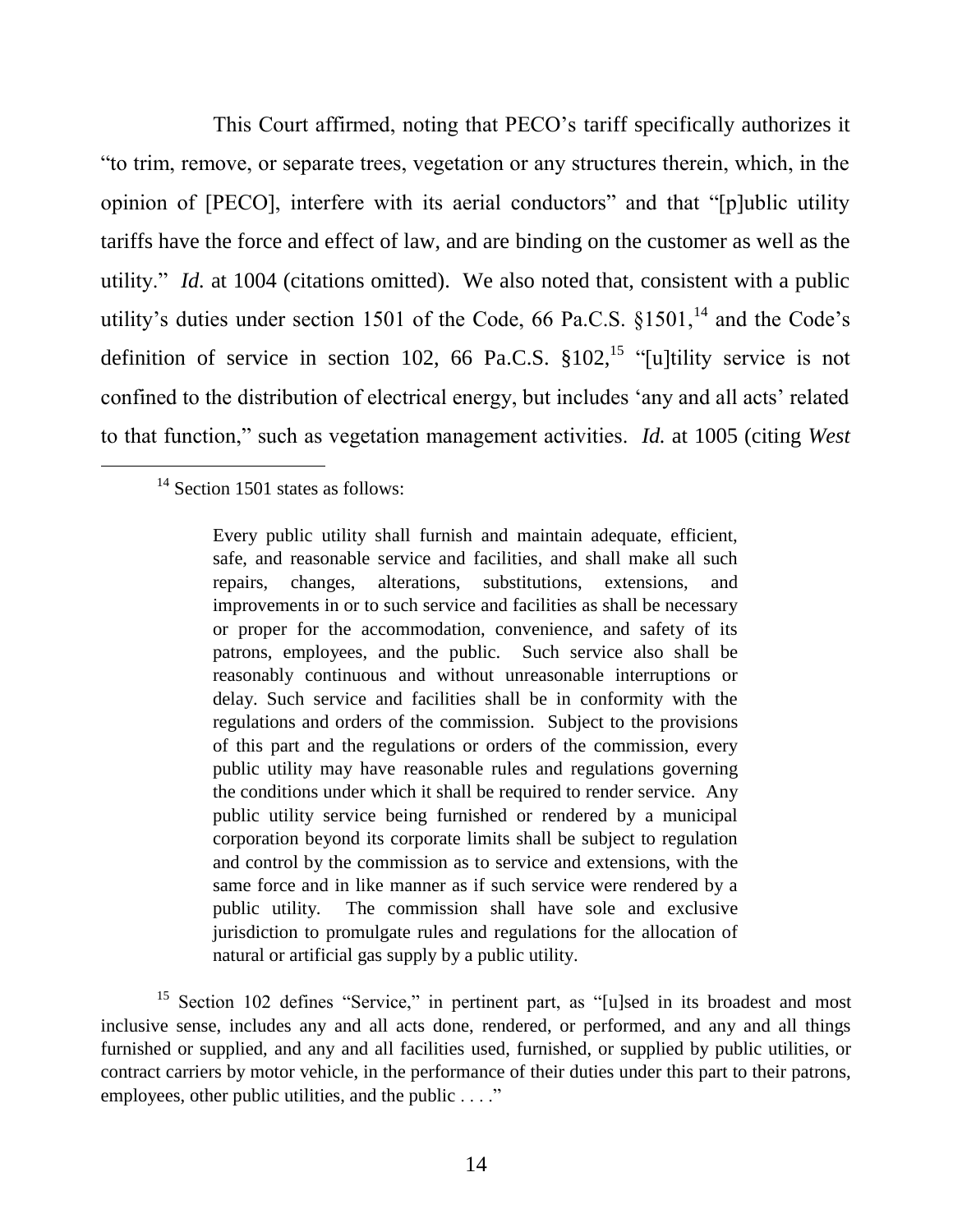*Penn Power Company v. Pennsylvania Public Utility Commission*, 578 A.2d 75, 77 (Pa. Cmwlth. 1990), *appeal denied*, 593 A.2d 429 (Pa. 1991)).

Most importantly, we concluded that "the legislature intended the Public Utility Code to preempt the field of public utility regulation." *Township of Upper Dublin*, 922 A.2d at 1005 (emphasis added)*.* Further, citing *Duquesne Light Company*, *County of Chester*, and *West Penn Power Company*, as well as the PUC's electric safety and reliability regulations and its then-proposed inspection and maintenance regulations, which directly conflicted with the township's shade tree ordinance, we held that the township was preempted by the Code and PUC regulations "from applying its shade tree ordinance pruning standards to PECO's vegetation management practices." *Id.*

In *Township of Pine*, the township denied the application of Pennsylvania Power Company for a permit to install poles and utility lines along a public right-of-way in the township. The township demanded that such service be underground, consistent with an agreement entered into by the township and a private developer with respect to a residential subdivision. Pennsylvania Power Company appealed the denial of a permit to the common pleas court, which affirmed the township's denial based upon section 57.84 of the PUC regulations, 52 Pa. Code §57.84, which requires that new distribution lines located within 100 feet of a development be placed underground, "if practicable." The common pleas court also relied on *Duquesne Light Company* as support for its decision that the township may define by ordinance a reasonable underground wiring district. On further appeal, this Court vacated the decision of the common pleas court and directed that the matter be transferred to the PUC.

We began our analysis by noting that the common pleas court misinterpreted the holding in *Duquesne Light Company*, as that case "neither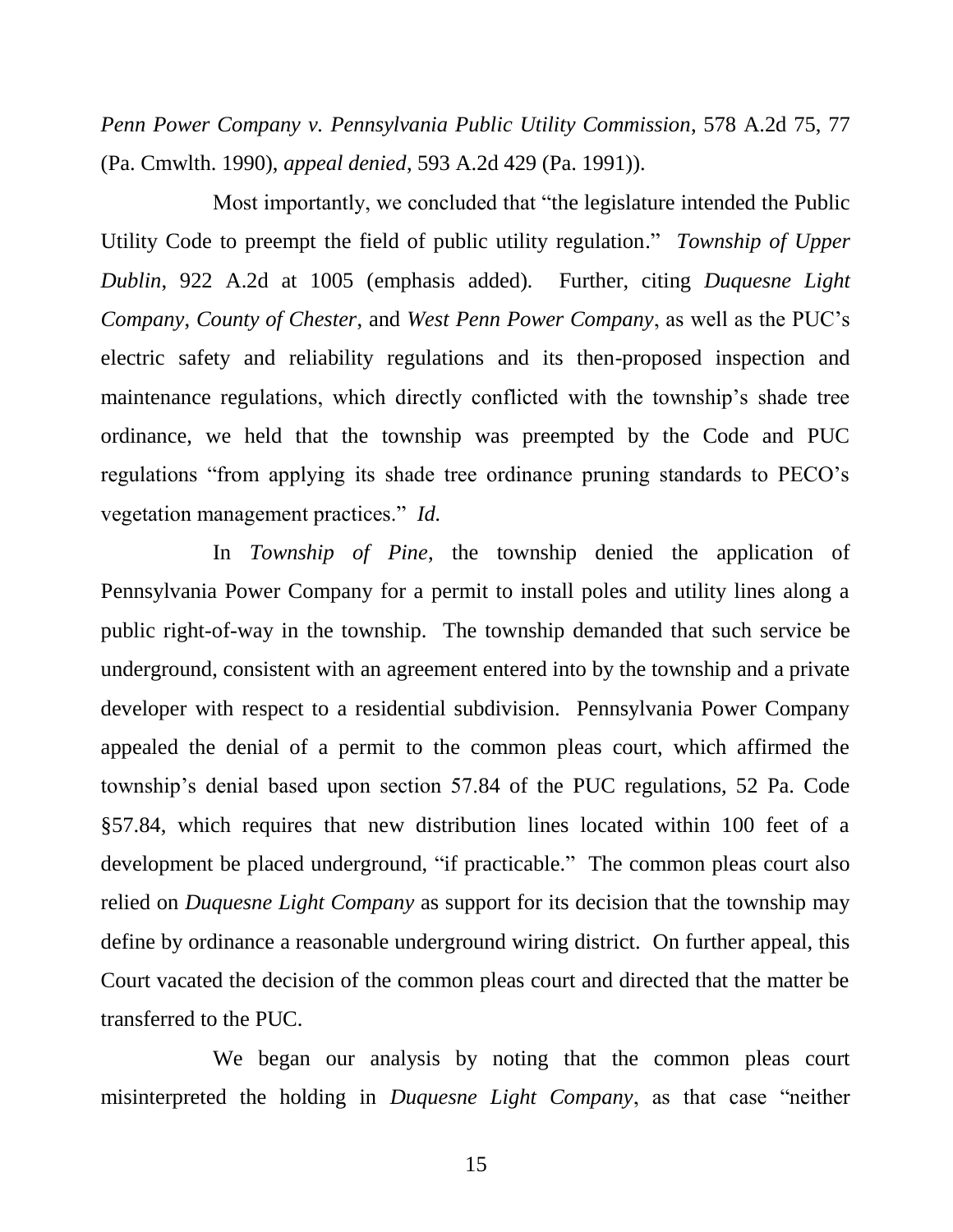expanded the authority of local government bodies over public utilities, nor diminished the authority of the PUC. It simply reconciled two conflicting statutes and reaffirmed the long line of decisions in this Commonwealth establishing that a municipality may not, through ordinance or otherwise, *compel* the underground installation of electric utilities." *Township of Pine*, 926 A.2d at 1249 (emphasis in original). Additionally, we noted that the township had never passed an ordinance or regulation pursuant to its home rule powers that would require a utility to place its lines underground, but instead relied upon its authority to issue permits under section 18 of the Act of May 11, 1911, P.L. 244, *as amended*, 53 P.S. §1991 (section 1991).<sup>16</sup>

However, we stated that the permit powers in section 1991 were not unlimited, and that section 1991 had been repealed insofar as it was inconsistent with section 1511(a)(2) of the Business Corporation Law of 1988 (BCL), which grants a public utility "the right to take, occupy and condemn property" for the "transportation of artificial or natural gas, electricity, petroleum or petroleum products or water or any combination of such substances for the public." 15 Pa.C.S.  $\S 1511(a)(2)$ . In addition, we cited section 1511(e) of the BCL, which specifically addresses a public utility's right to occupy streets and other public rights-of-way for the "placement,

 $16$ <sup>16</sup> This section addresses the use of streets by public utilities, providing as follows:

The proper corporate authorities of such municipality shall have the right to issue permits determining the manner in which public service corporations or individuals shall place, on or under or over such municipal streets or alleys, railway tracks, pipes, conduits, telegraph lines, or other devices used in the furtherance of business; and nothing herein contained should be construed to in any way affect or impair the rights, powers, and privileges of the municipality in, on, under, over, or through the public streets or alleys of such municipalities, except as herein provided.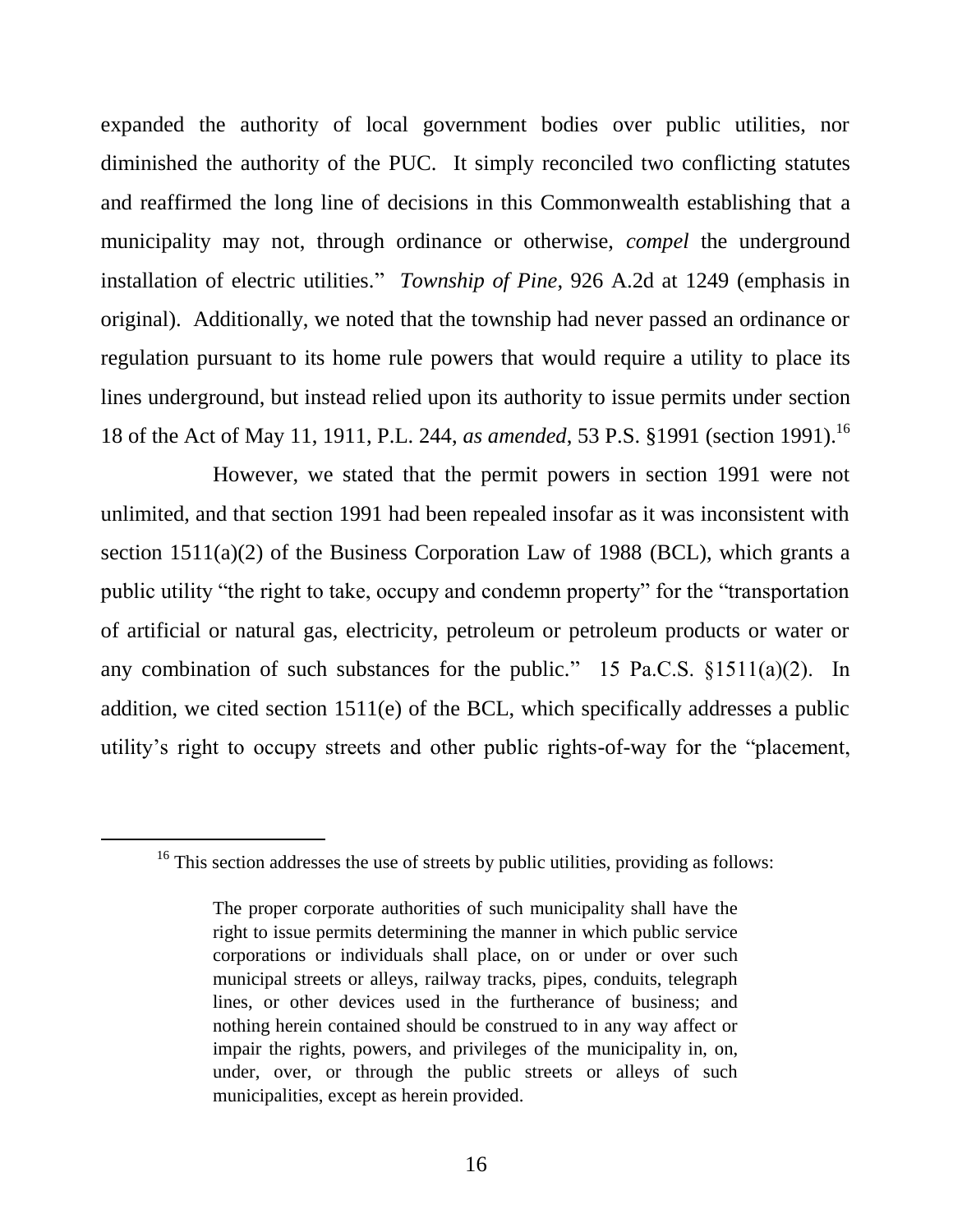maintenance and removal of aerial, surface and subsurface public utility facilities thereon or therein." 15 Pa.C.S.  $§1511(e).^{17}$ 

Construing section 1991, section 1511 of the BCL, and the Code together, we held that the "the scope and breadth of [the township's] permit authority ha[d] been limited by *Section 1511 of the BCL* to matters of local concern," *i.e.*, the time and manner of opening a street, and "[b]ecause the underground installation of a distribution line within the Township's right-of-way is not, by statutory definition, a matter of local concern, the Township has no authority to require Penn Power to proceed in that fashion." *Township of Pine*, 926 A.2d at 1251. Further, we emphasized "the 'initial and exclusive authority' of the PUC to first determine public utility regulatory matters. . . ." *Id.* at 1252. Because a question remained in that case regarding whether, consistent with PUC regulations, the placement of underground

l

We further noted in *Township of Pine* that the Amended Committee Comment-1990 to section 1511 of the BCL explains that "reference in the last sentence of subsection (e) to 'permits' is a codification of the prior law **relating to the time and manner of opening a street**, etc., and is not intended to imply a power to decide whether or not, and by whom, a type of utility service may be offered by means of the contemplated facilities." *Id.* at 1251 (citation omitted) (emphasis in original).

 $17$  Section 1511(e) provides, in full, as follows:

A public utility corporation shall have the right to enter upon and occupy streets, highways, waters and other public ways and places for one or more of the principal purposes specified in subsection (a) and ancillary purposes reasonably necessary or appropriate for the accomplishment of the principal purposes, including the placement, maintenance and removal of aerial, surface and subsurface public utility facilities thereon or therein. Before entering upon any street, highway or other public way, the public utility corporation shall obtain such permits as may be required by law and shall comply with the lawful and reasonable regulations of the governmental authority having responsibility for the maintenance thereof.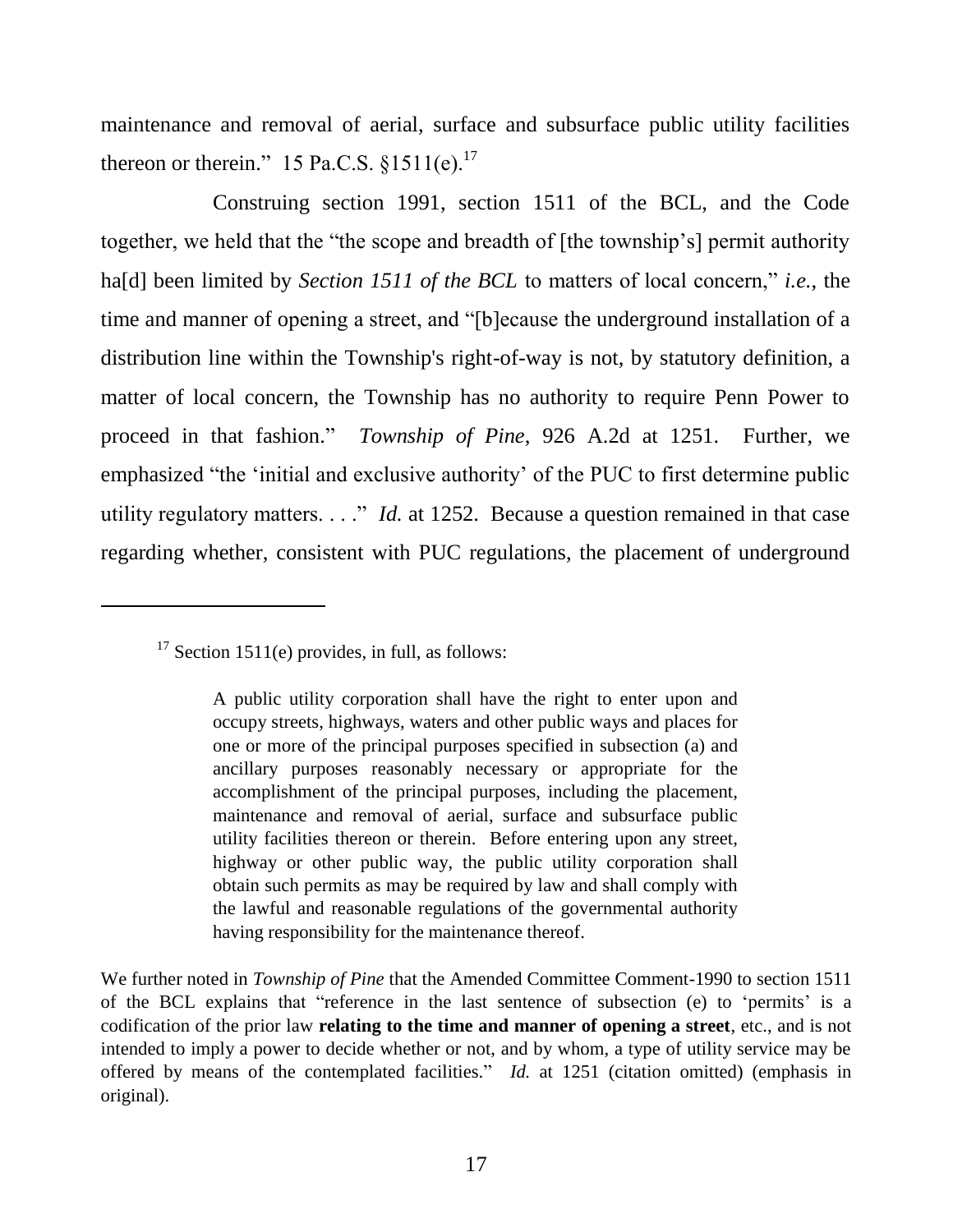utility lines was practicable, we vacated the common pleas court's decision and transferred the matter to the PUC.

#### **C. City of Lancaster Ordinance**

In the present case, the City similarly relies on section 1991 and section 1511(e) of the BCL as support for its authority to regulate utilities within its rightsof-way. However, we reject these arguments based upon our decision in *Township of Pine*. The City also relies on section 701 of the Code, 66 Pa.C.S. §701, and its police powers under the TCCC. However, such reliance is misplaced. Section 701 of the Code merely authorizes the City to file a written complaint with the Commission whenever a public utility acts or fails to act in violation of "any law which the [PUC] has jurisdiction to administer" or "any regulation or order of the [PUC]."<sup>18</sup> This section does not convey any authority to municipal organizations, let alone empower the City to enact ordinances regulating public utilities.

66 Pa.C.S. §701.

<sup>&</sup>lt;sup>18</sup> Section 701 provides in full as follows:

The commission, or any person, corporation, or municipal corporation having an interest in the subject matter, or any public utility concerned, may complain in writing, setting forth any act or thing done or omitted to be done by any public utility in violation, or claimed violation, of any law which the commission has jurisdiction to administer, or of any regulation or order of the commission. Any public utility, or other person, or corporation likewise may complain of any regulation or order of the commission, which the complainant is or has been required by the commission to observe or carry into effect. The Commonwealth through the Attorney General may be a complainant before the commission in any matter solely as an advocate for the Commonwealth as a consumer of public utility services. The commission may prescribe the form of complaints filed under this section.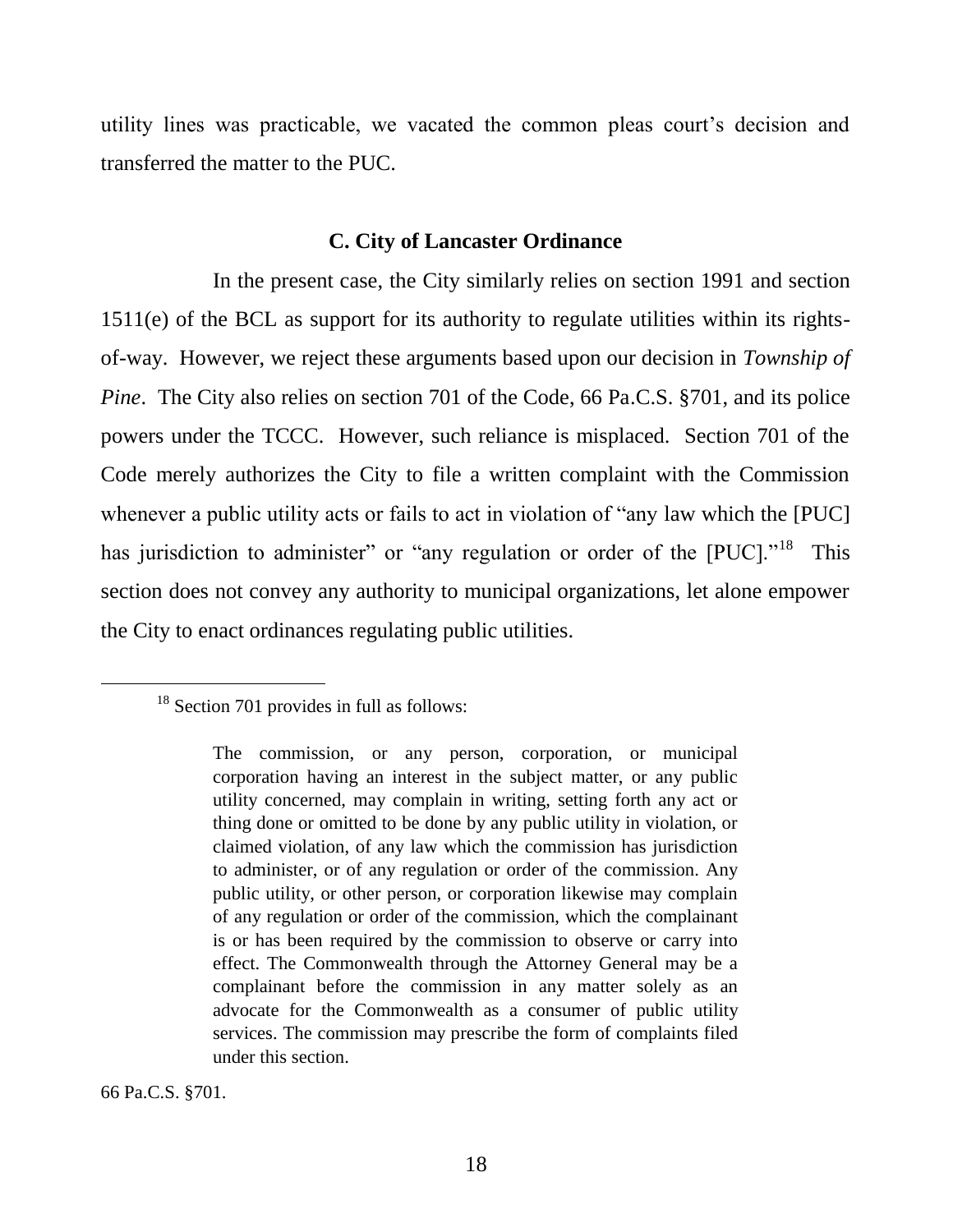The City cites its general police powers under former section 2403(60) of the TCCC, which empowered it to "make and adopt all such ordinances, by-laws, rules and regulations, **not inconsistent with or restrained by the Constitution and laws of this Commonwealth**, as may be expedient or necessary for the proper management, care and control of the city and its finances, and the maintenance of the peace, good government, safety and welfare of the city. . . ." 53 P.S. §37403(60) (emphasis added).<sup>19</sup> The City also cites its general power under section 2915(3) of the TCCC to keep its rights-of-way "in order and repair and in safe passable condition." 53 P.S. §37915(3). Again, however, neither of these provisions authorizes the City to enact ordinances regulating public utilities. Moreover, similar to *Township of Upper Dublin*, where the First Class Township Code (FCTC),<sup>20</sup> the authority upon which the township relied in enacting its shade tree ordinance, contained a general repeal provision stating that nothing in that act shall "repeal or modify any of the provisions of the  $[Code]$ ,"<sup>21</sup> the TCCC includes a general repeal provision at section 4701 stating that "[n]othing contained in this act shall be construed to repeal any local or special laws; or to repeal the provisions of 66 Pa.C.S. Pt. I, known as the Public Utility Code. . . ." 53 P.S. §39701.

Furthermore, the relevant provisions of the Ordinance implicate subjects, including the inspection and location of utility facilities and the imposition of fees and penalties, that are committed to the PUC's exclusive jurisdiction by the Code. We will discuss each of these provisions separately below.

<sup>&</sup>lt;sup>19</sup> This section was repealed by the Act of March 19, 2014, P.L. 52, and an analogous provision was enacted at section 2435 of the TCCC, 53 P.S. §37435.

<sup>20</sup> Act of June 24, 1931, P.L. 1206, *as amended*, 53 P.S. §§55101-58502.

<sup>21</sup> *See* Section 3502 of FCTC, 53 P.S. §58502.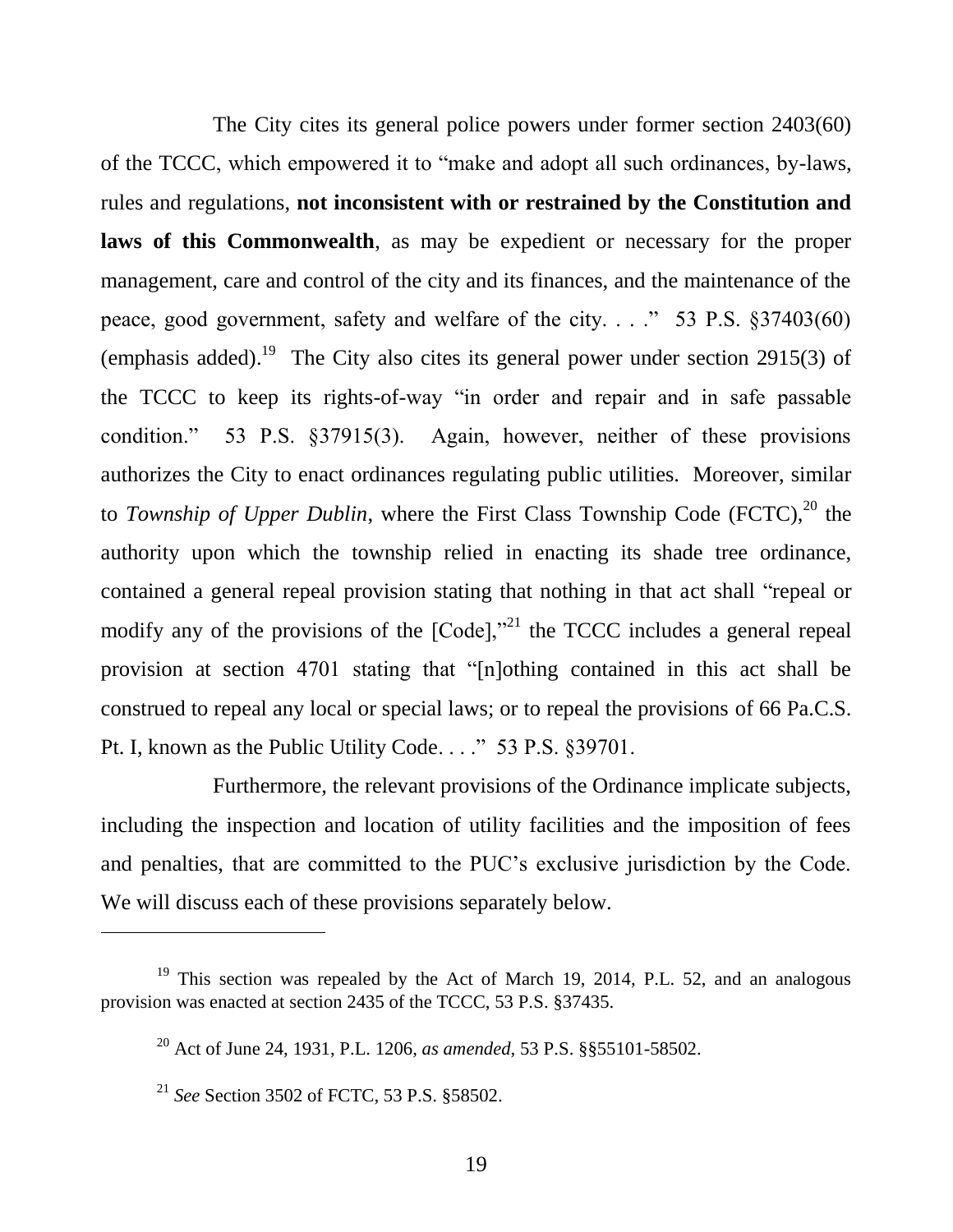#### **Section 263B-3 of the Ordinance**

Section 263B-3 of the Ordinance purports to authorize the City to inspect public utility facilities to ensure that such facilities do not constitute a public safety hazard and remain in compliance with PUC standards. As PPL states, this provision essentially makes the City a regulator itself.

However, the General Assembly has declared, as the policy of this Commonwealth, that because "continuing and ensuring the reliability of electric service depends on adequate generation and on conscientious inspection and maintenance of transmission and distribution systems, the independent system operator or its functional equivalent should set, and the commission shall set through regulations, inspection, maintenance, repair and replacement standards and enforce those standards." Section 2802(20) of the Code, 66 Pa.C.S. §2802(20). In this regard, the Code specifically empowers the PUC to: appoint inspectors to ensure "the proper conduct of the work of the [PUC]," and "for the purpose of enforcing the [Code's] provisions, sections 305(c) and 307 of the Code, 66 Pa.C.S. §§305(c), 307; "investigate and examine the condition and management of any public utility," section 331 of the Code, 66 Pa.C.S. §331; and "enter upon the premises, buildings, machinery, system, plant, and equipment, and make any inspection, valuation, physical examination, inquiry, or investigation of any and all plant and equipment, facilities, property. . . of any public utility," section 506 of the Code, 66 Pa.C.S. §506. In addition, the PUC has enacted regulations setting forth specific inspection and maintenance standards relating to utility poles, overhead lines, transformers,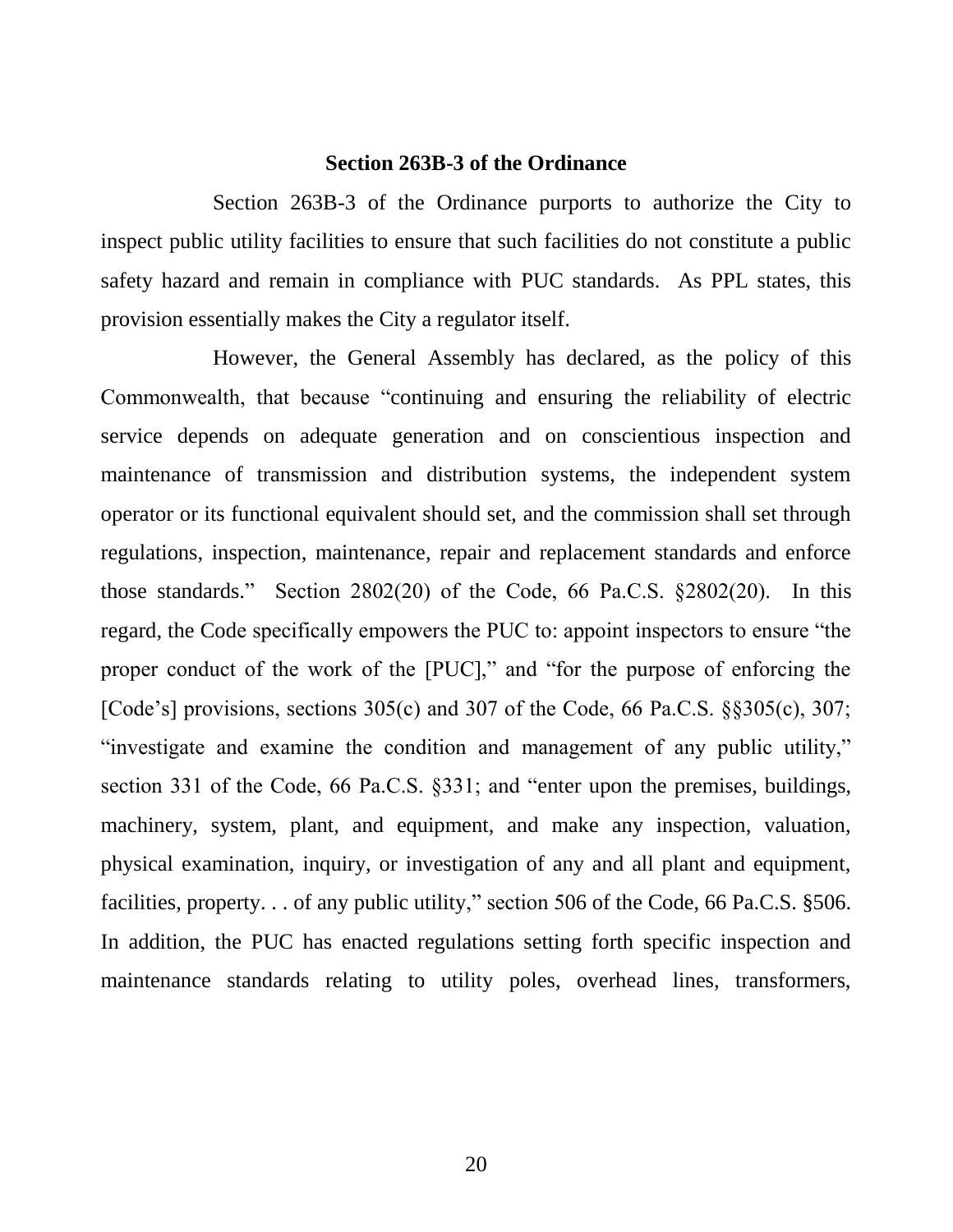switching and protective devices, regulators, capacitors, and substations. *See* 52 Pa. Code  $$57.198<sup>22</sup>$ 

#### **Section 263B-4(6) of the Ordinance**

Section 263B-4(6) of the Ordinance purports to grant the City the power to order a public utility to remove, relocate, change, or alter the position of any facilities within the right-of-way whenever the City determines that it is "reasonably necessary" to do so "or such shorter period in the case of an Emergency." However, as our Supreme Court stated in *County of Chester*, "the Legislature has vested in the [PUC] exclusive authority over the complex and technical service and engineering questions arising in the **location, construction and maintenance** of all public utilities facilities. . . ." 218 A.2d at 333 (emphasis added). In this regard, section 1505(a) of the Code directs the PUC as follows:

> Whenever the commission, after reasonable notice and hearing, upon its own motion or upon complaint, finds that the service or facilities of any public utility are unreasonable, unsafe, inadequate, insufficient, or unreasonably discriminatory, or otherwise in violation of this part, the commission shall determine and prescribe, by regulation or order, the reasonable, safe, adequate, sufficient, service or facilities to be observed, furnished, enforced, or employed, including all such repairs, changes, alterations, extensions, substitutions, or improvements in facilities as shall be reasonably necessary and proper for the safety, accommodation, and convenience of the public.

<sup>22</sup> The City asserts that the PUC "*has absolutely no infrastructure or staff* to implement [its] regulations or to conduct any inspections." (Brief of City at 44) (Emphasis in original). However, even if the City is correct, the lack of such staff does not empower the City to undertake the duties specifically reserved to the PUC by statute and by the aforementioned case law declaring the PUC to be the sole regulator of public utilities.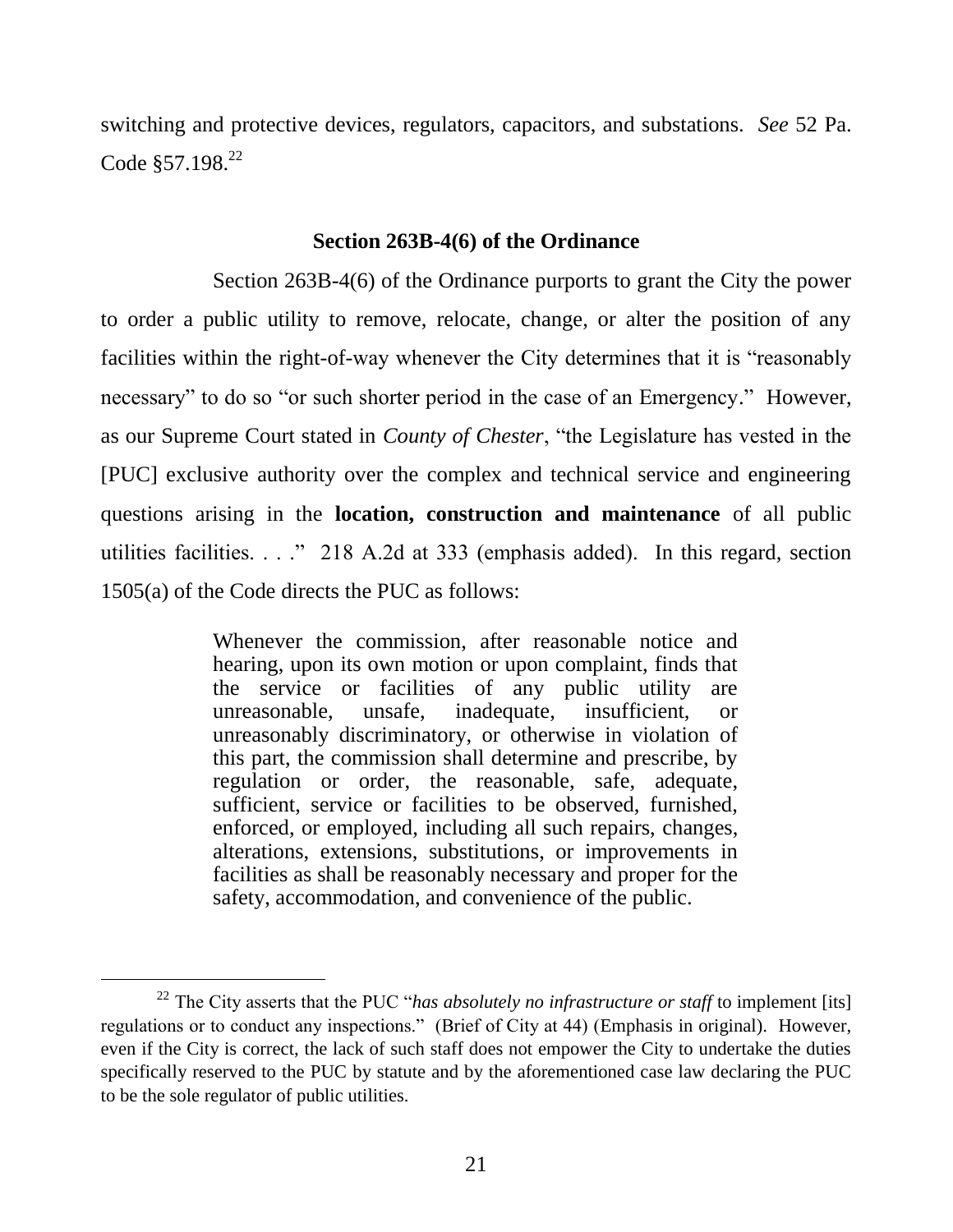66 Pa.C.S. §1505(a). Further, the PUC has promulgated extensive regulations relating to the location of line extensions, transmission lines, and underground electric service. *See* 52 Pa. Code §§57.19, 57.71-57.77, 57.81-57.88, 69.3101- 69.3107.

The City contends that section 263B-4(6) does not conflict with the Code. The City acknowledges the existence of the above-mentioned regulations, which the City asserts specifically limit application of this section of the Ordinance. The City cites that portion of section 263B-4(6) which states that "Utilities must relocate and remove Facilities consistent with the regulations and standards of the [PUC]." However, such limitation does not overcome the fact that section 263B-4(6), like section 263B-3 above, essentially makes the City a regulator itself with the authority to direct the relocation or removal of public utility facilities. Again, our General Assembly and the courts of this Commonwealth have recognized that such authority rests solely with the PUC.

#### **Section 263B-5 of the Ordinance**

Section 263B-5 seeks to impose an annual maintenance fee on any public utility with facilities in the City's rights-of-way. PPL argues that such a fee is redundant to the annual assessment fee that it pays to the PUC for regulatory expenses under section 510 of the Code, 66 Pa.C.S. §510. Section 510 of the Code, 66 Pa.C.S. §510, imposes an annual assessment on public utilities for its regulatory expenses. The PUC calculates this assessment in accordance with a formula set forth in section 510(b), which includes consideration of the amount of PUC expenditures "directly attributable to the regulation of each group of utilities furnishing the same kind of service" and the "gross intrastate operating revenues" and "sum of the debits"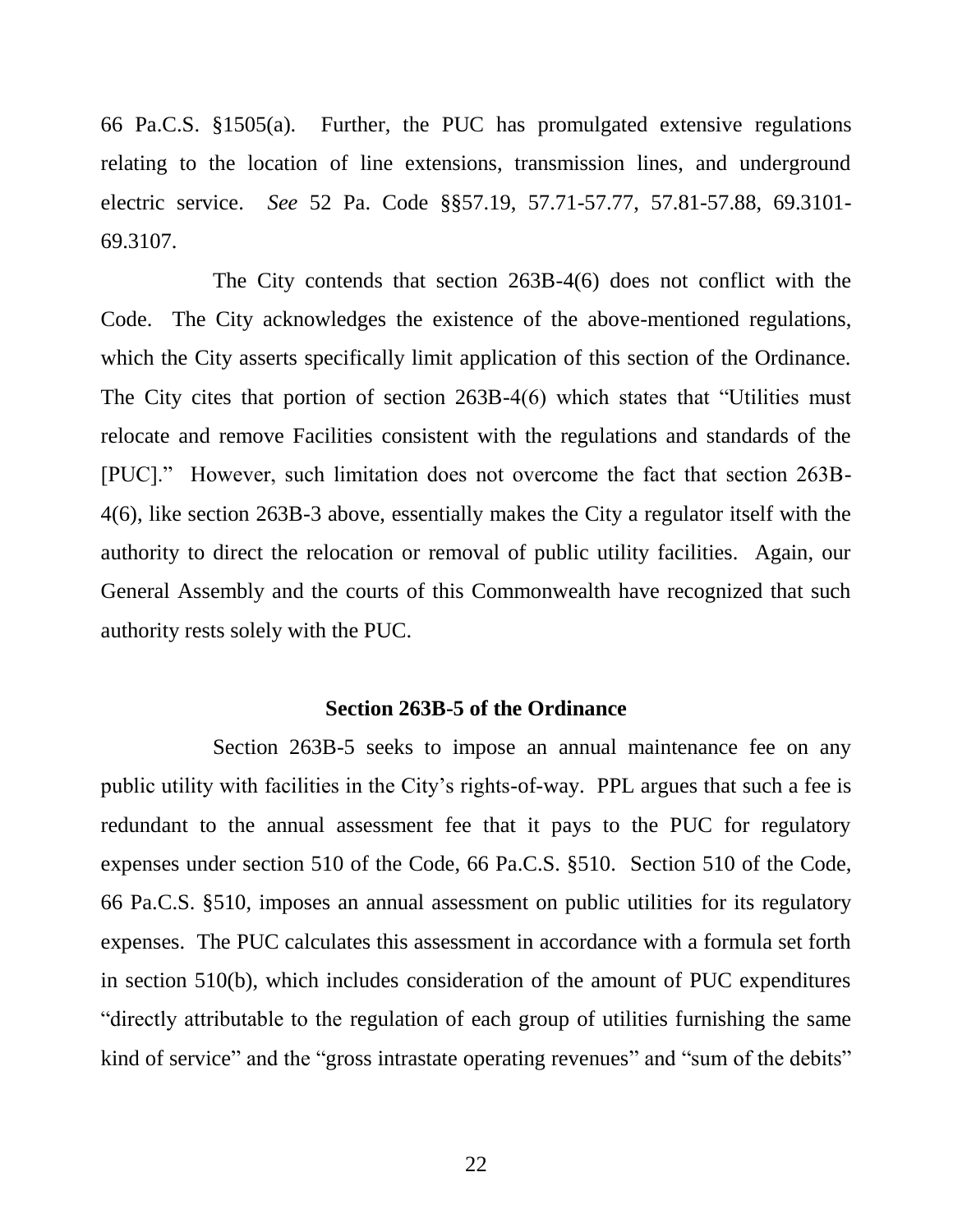of a particular utility group as compared to all utility groups. 66 Pa.C.S. §510(b)(1)-  $(4).$ 

However, as the City correctly notes, the proposed annual maintenance fee represents the costs it expends to maintain the rights-of-way occupied by public utilities and no section of the Code provides for an annual assessment of these costs. Our Supreme Court has held that maintenance of rights-of-way is within the ambit of the traditional exercise of municipal police powers and the assessment of a reasonable fee for the recovery of costs incurred by the City expended in maintaining such rights-of-way does not constitute local regulation of public utilities. *See Adams v. New Kensington*, 55 A.2d 392, 394-95 (Pa. 1947); *Kittanning Borough v. American Natural Gas Company*, 86 A. 717, 717-18 (Pa. 1913).

Moreover, we note that the City is a home rule municipality. As such, it has the legal ability to assess fees for recovery of costs under its home rule powers, which are not constrained by Dillon's Rule, and generally enable it to undertake government action unless preempted by a law of statewide applicability. Since the Code does not preempt the imposition of an annual fee relative to the maintenance of the City's rights-of-way, it may do so provided the fee is reasonable in relation to the costs incurred by the City for such purpose and not a tax.

Furthermore, we are not persuaded by PPL's contention that the City's imposition of an annual maintenance fee will be ultimately passed back on to consumers through the PUC's ratemaking process. This contention is speculative and presumes the PUC will merely rubberstamp a PPL rate increase and pass it along to consumers, which in turn insinuates that the PUC will not exercise proper oversight should PPL seek a rate increase. We are likewise not persuaded by PPL's fears that the impact on consumer rates could be magnified exponentially if each of the 652 municipalities in PPL's service territory imposed their own annual maintenance fees.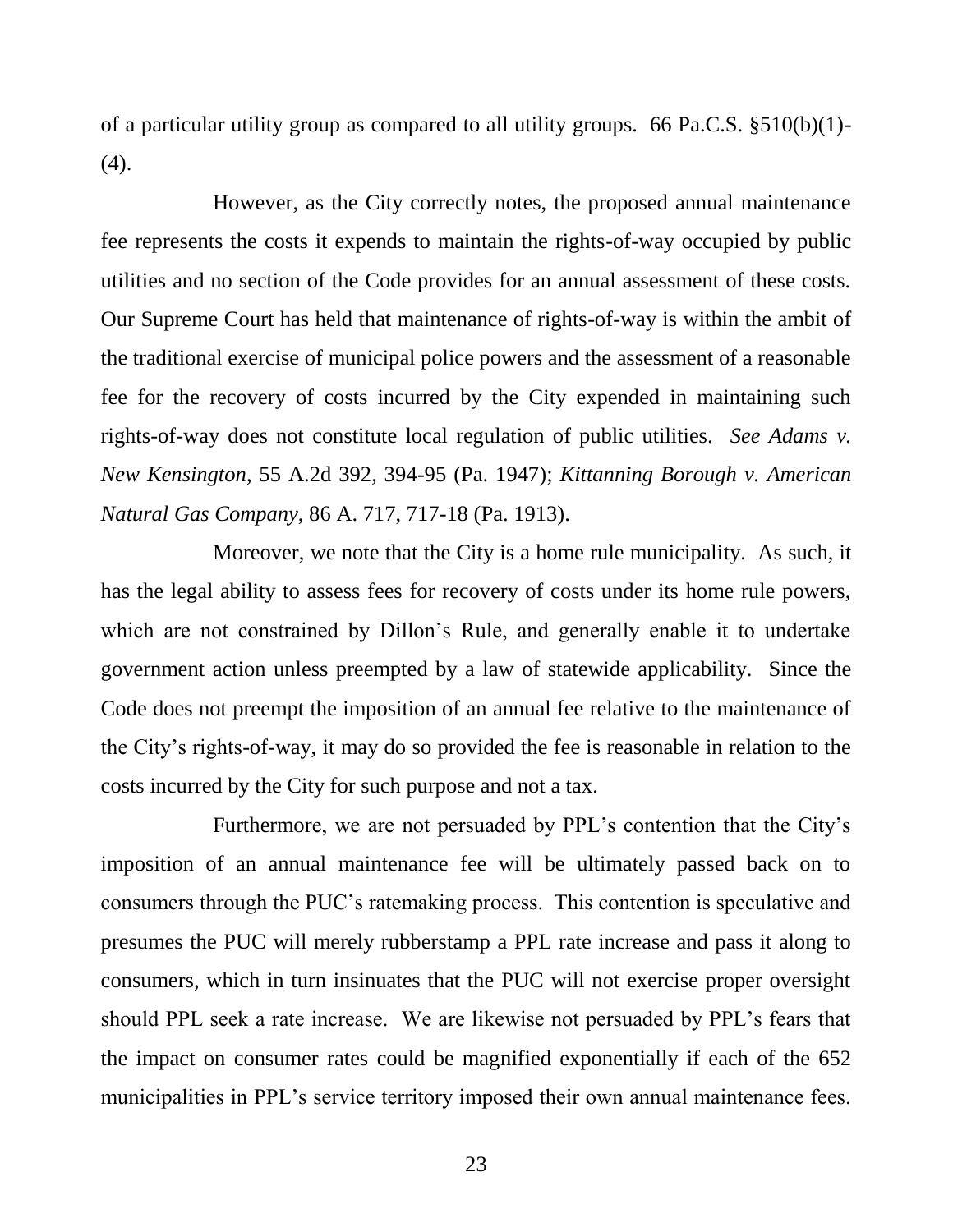This argument is not only speculative but specious as the same could be said of any kind of local government assessment for taxes or fees. Such an argument is also best directed to the legislative branch of government which can revise the Code to preempt the imposition of local maintenance fees for public rights-of-way.

In light of the above, the issue as to the imposition of an annual right-ofway fee is not whether it is preempted by the Code, but whether the fee is reasonable and not a tax. This issue cannot be determined at this summary stage of the proceedings and may require further factual development; hence, we must deny PPL's application for summary relief as to Count I of its amended petition for review.

#### **Section 263D-1 of the Ordinance**

Section 263D-1 addresses both PUC-regulated utilities (263D-1(a)) and non-PUC-regulated entities (263D-1(b)). Regarding the former, this section seeks to permit the City to bring a complaint against a public utility "[i]n the event a public utility is found by the City to have violated a PUC regulation, standard, or order  $\dots$ ." This section also permits the City to "notify the Utility of the existence of any suspected violation of PUC standards, regulations or order [sic] in order to obtain compliance by the Utility." Additionally, this section states that if a public utility is found to have violated any provision of the Ordinance that is not within the PUC's exclusive jurisdiction, then the public utility "shall be subject, upon conviction thereof, to a fine not exceeding three hundred dollars (\$300), for each and every offense, together with attorneys' fees and costs, and in default of the payment thereof, imprisonment for not more than ninety (90) days." Further, this section deems each day a violation continues to occur as a separate and distinct violation.

We agree with PPL that section 263D-1(a) attempts to impose an overlapping enforcement regime for public utilities that is preempted by the Code.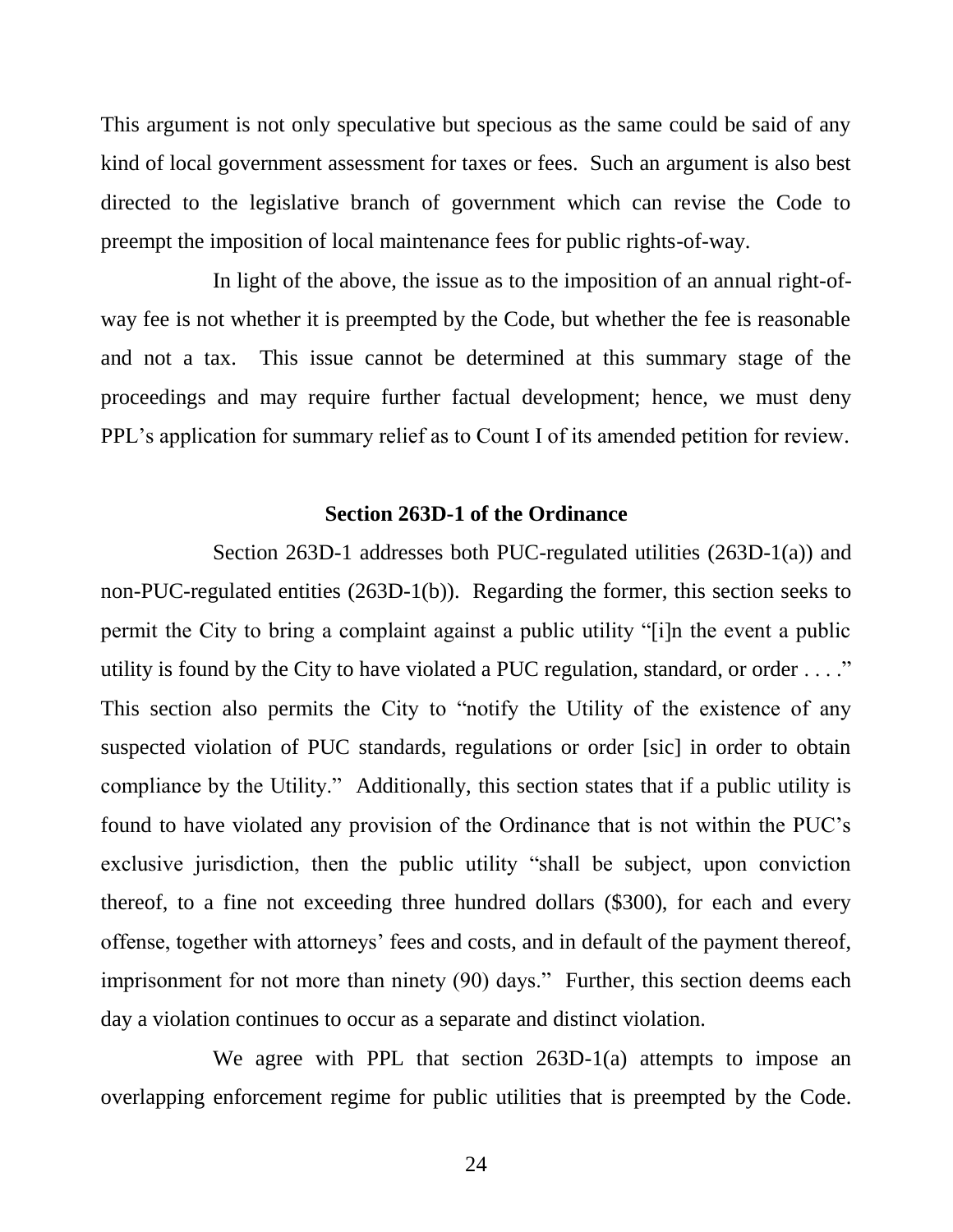As noted above, section 1505 of the Code specifically authorizes the PUC, by its own motion or upon the filing of a complaint by a third party, to: convene a hearing; make findings regarding the reasonableness, safety, adequacy, and sufficiency of a public utility's service and/or facilities; and to prescribe, by regulation or order, any necessary repairs, changes, alterations, extensions, substitutions, or improvements in this service or facilities. Additionally, section 3301(a) of the Code, 66 Pa.C.S. §3301(a), provides for the imposition of civil penalties against a public utility for any violation of the Code, PUC regulation, or PUC final determination or order. Section 3301(b) addresses continuing offenses and states that "[e]ach and every day's continuance in the violation of any regulation or final direction, requirement, determination, or order of the commission . . . shall be a separate and distinct offense." 66 Pa.C.S. §3301(b).

Moreover, section 3314(a) of the Code sets forth a three-year statute of limitations for the recovery of any penalties or forfeitures incurred under the Code, commencing from the "date at which the liability therefor arose. . . ." 66 Pa.C.S. §3314(a). Furthermore, the PUC has promulgated its own investigation and enforcement regulation, 52 Pa. Code §57.197, as well as a regulation setting forth the factors and standards that the PUC will consider in imposing penalties or approving settlements for a violation, 52 Pa. Code §69.1201.

The City contends that the Ordinance does not create an overlapping enforcement regime, but instead recognizes the jurisdiction of the PUC. In support of this contention, the City cites that portion of section 263D-1(a) limiting imposition of fines to violations of Ordinance provisions "not within the exclusive jurisdiction of the PUC" and recognizing that "[n]othing in this Section shall be construed to permit the City to commence or attempt to commence prosecution of any PUC Regulated Utility for a violation of any regulation, standard or order of the PUC." The City

25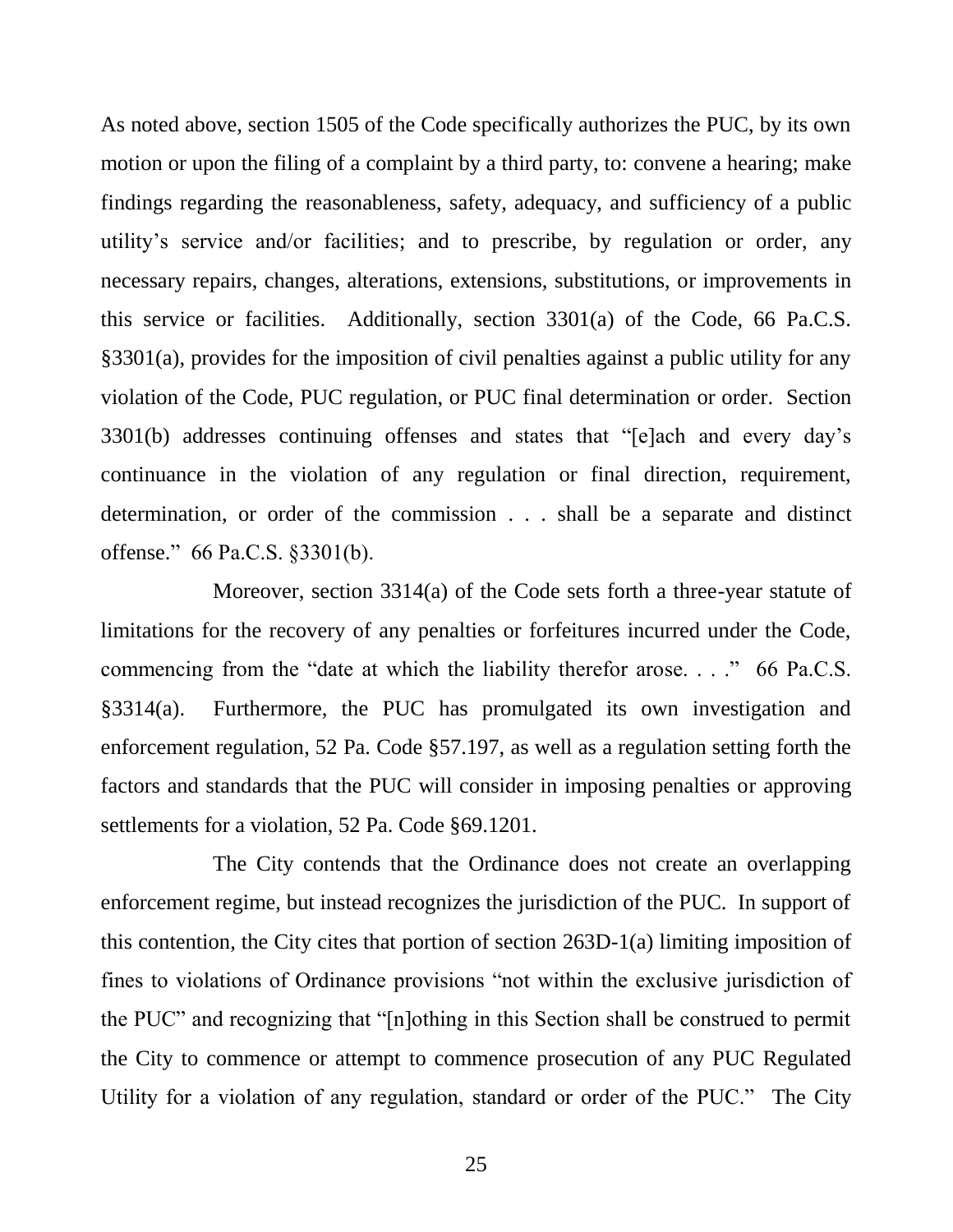notes that, in such situations, its only recourse is to file a complaint with the PUC under section 701 of the Code.

However, the City ignores that portion of section 263D-1(a) that permits the City to independently contact a public utility and advise the public utility of the City's perceived violations of the Code or the PUC's regulations or orders. Similar to the aforementioned sections of the Code, section 263D-1(a) essentially makes the City a regulator itself. Indeed, in its answer and new matter to PPL's amended petition for review, the City conceded that the Ordinance was an attempt to exercise "concurrent" authority with the PUC over management of its rights-of-way. (City's Answer and New Matter, May 27, 2014, ¶111.)

#### **Conclusion**

Summary relief is appropriate where there are no genuine issues of material fact and the right to relief is clear as a matter of law. Pa.R.A.P. 1532(b); *Hospital & Healthsystem Association of Pennsylvania*. A century of case law has firmly established that the General Assembly's intent in enacting the Code and its predecessor statute was to provide for the uniform, statewide regulation of public utilities and public utility facilities. Indeed, this Court has expressly held that "the legislature intended the Public Utility Code to preempt the field of public utility regulation." *Township of Upper Dublin*, 922 A.2d at 1005. For the reasons stated above, we conclude that sections 263B-3, 263B-4(6), and 263D-1 of the City's Ordinance are preempted by the Code, and, hence, are invalid. However, we conclude that section 263B-5 of the City's Ordinance, by which the City imposes an annual right-of-way maintenance fee based only on its costs to maintain the same, is not a public utility regulation and, hence, is neither preempted by the Code nor invalid.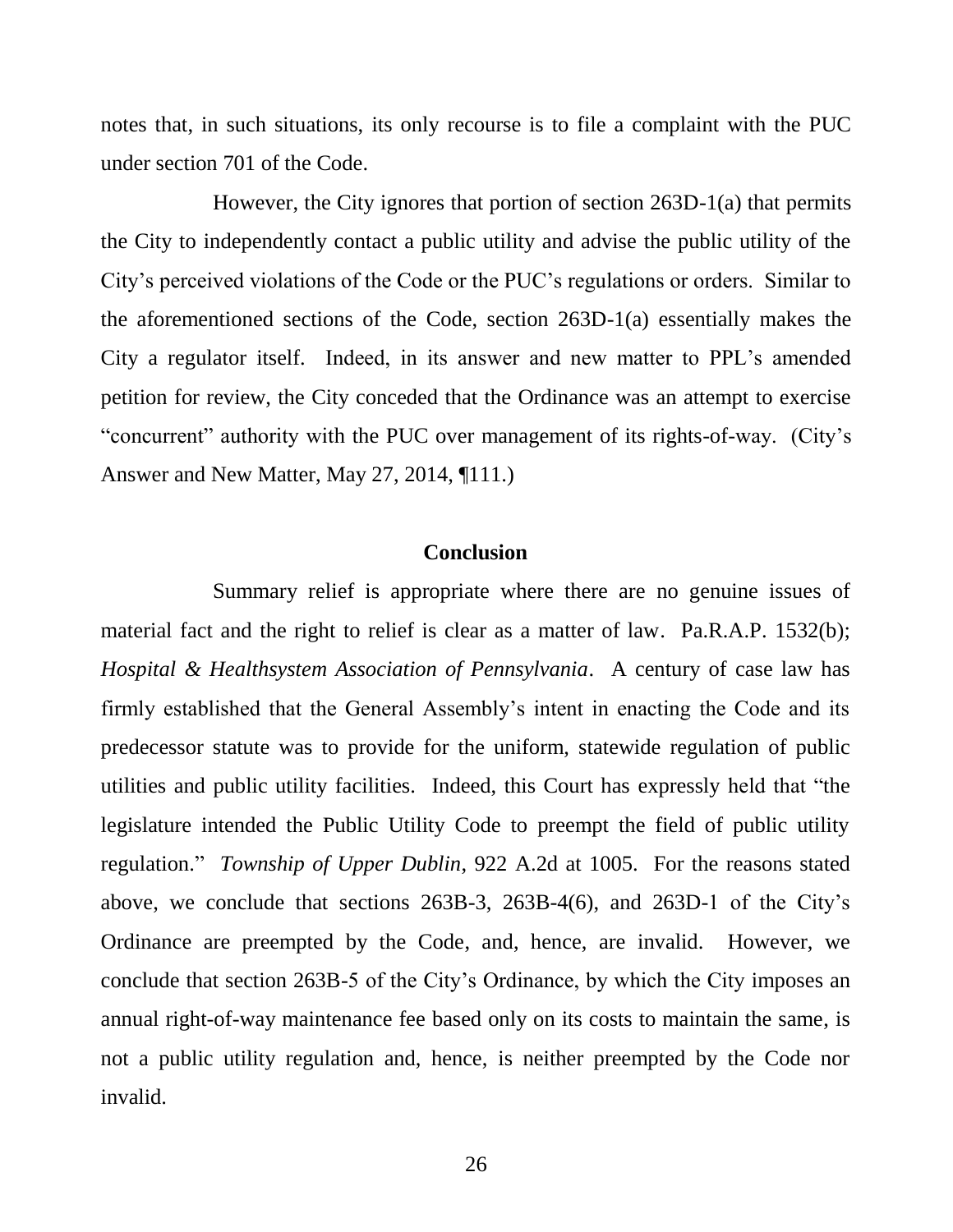Because no genuine issues of material fact remain to be decided as to counts II, III, and IV of PPL's amended petition for review and PPL has established a clear right to relief as a matter of law, we grant PPL's application for summary relief and enter judgment in its favor with respect to these counts. The City is specifically enjoined from enforcing sections 263B-3, 263B-4(6), and 263D-1 of its Ordinance.<sup>23</sup> However, because we disagree with PPL that section 263B-5 of the City's Ordinance is preempted by the Code, we deny PPL's application for summary relief as to Count I of its amended petition for review.<sup>24</sup> As noted above, the issues regarding the reasonableness of the annual maintenance fee imposed under section 263B-5 of the City's Ordinance, and whether said fee is a tax, may require further factual development before this Court.

## \_\_\_\_\_\_\_\_\_\_\_\_\_\_\_\_\_\_\_\_\_\_\_\_\_\_\_\_\_\_\_\_ PATRICIA A. McCULLOUGH, Judge

Judge McGinley dissents. Judge Leadbetter joins in part but dissents to maintenance fee (Section 263B-5) only.

 $^{23}$  Based upon this determination, we need not address PPL's alternative arguments relating to statutory construction and its right to occupy a right-of-way.

 $24$  The dissent would deny PPL's application for summary relief and hold that none of the relevant sections of the City Ordinance are preempted by the Code because section 1511(e) of the BCL requires public utilities to comply with a municipality's "reasonable regulations." 15 Pa.C.S. §1511(e). The Majority does not deny that a municipality owns a right-of-way, that it has a duty to maintain the right-of-way, or that it may enact "reasonable regulations" with respect to a right-ofway. Indeed, we have denied PPL's application for summary relief relating to the City's imposition of an annual maintenance fee. However, the dissent ignores that these "reasonable regulations" are subject to the restrictions imposed by the General Assembly under the Code, as well as over 100 years of case law which recognized the Code as "the supreme law of the State," *York Water Company*, 95 A. at 397, and preempting "the field of public utility regulation," *Township of Upper Dublin*, 922 A.2d at 1005. As the Majority notes above, the relevant provisions of the City's Ordinance implicate subjects that are committed to the PUC's exclusive jurisdiction under the Code.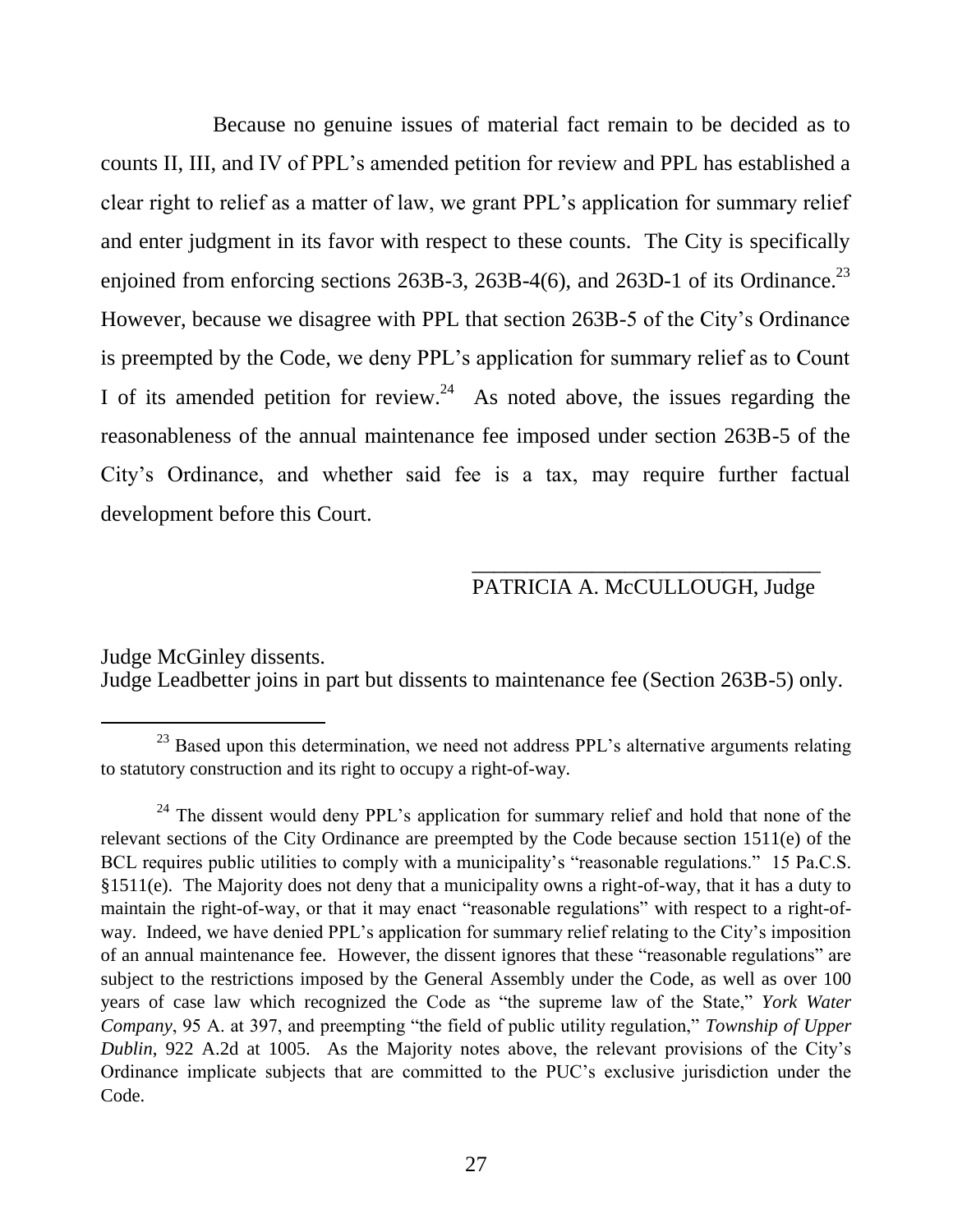## IN THE COMMONWEALTH COURT OF PENNSYLVANIA

| PPL Electric Utilities Corporation, |                   |
|-------------------------------------|-------------------|
| Petitioner                          |                   |
|                                     | No. 462 M.D. 2013 |
| V.                                  |                   |
|                                     |                   |
| City of Lancaster and Pennsylvania  |                   |
| Public Utility Commission,          |                   |
| Respondents                         |                   |

#### *ORDER*

AND NOW, this  $15<sup>th</sup>$  day of October, 2015, the application for summary relief filed by PPL Electric Utilities Corporation (PPL) is granted as to counts II, III, and V of its amended petition for review. We hereby declare sections 263B-3, 263B-4(6), and 263D-1 of the December 17, 2013 Ordinance enacted by the City of Lancaster (City) to be preempted by the Public Utility Code, and enjoin the City from enforcing these sections. PPL's application for summary relief as to Count I is denied. Section 263B-5 of the City's Ordinance is not preempted by the Code.

> \_\_\_\_\_\_\_\_\_\_\_\_\_\_\_\_\_\_\_\_\_\_\_\_\_\_\_\_\_\_\_\_ PATRICIA A. McCULLOUGH, Judge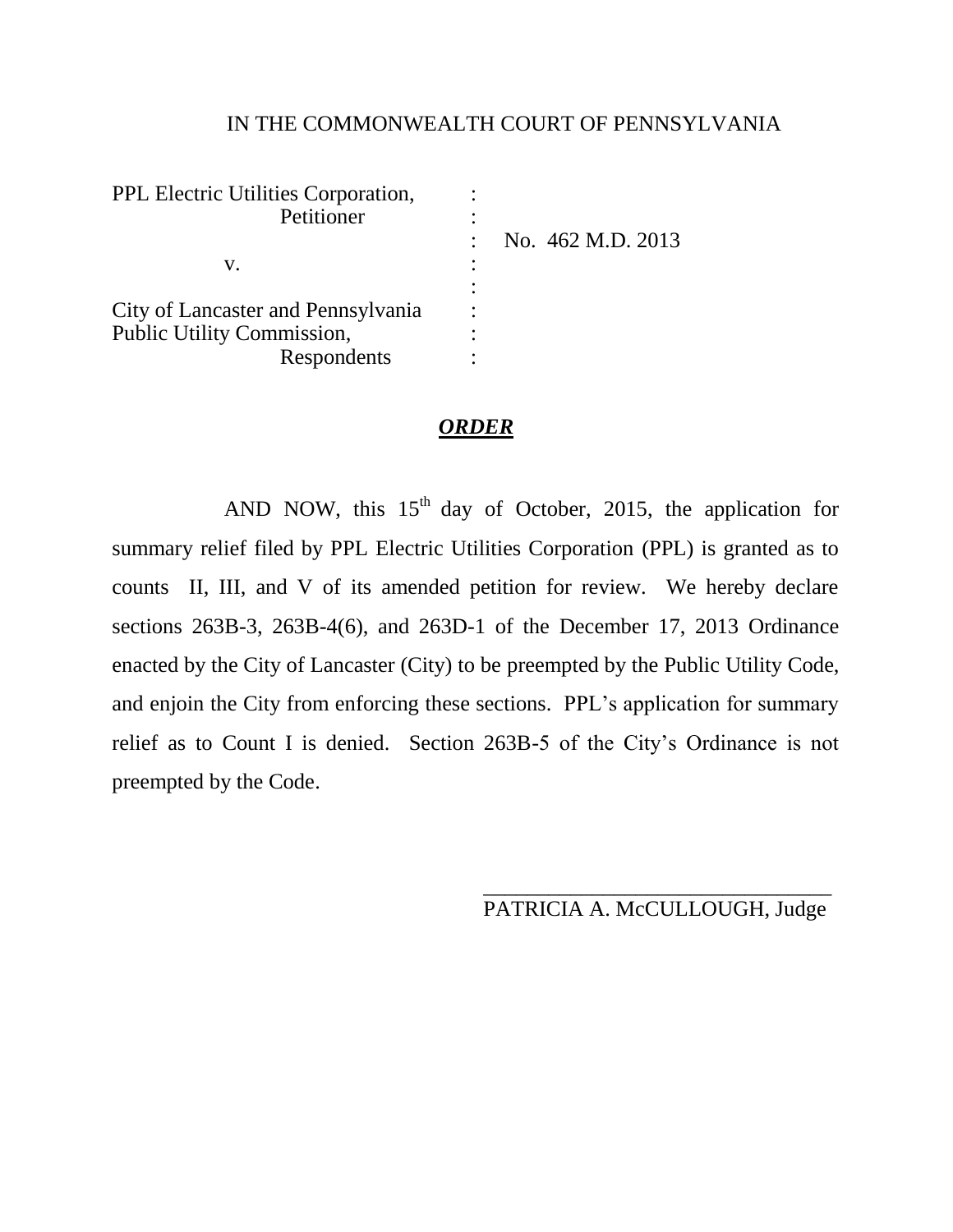#### IN THE COMMONWEALTH COURT OF PENNSYLVANIA

| PPL Electric Utilities Corporation,<br>Petitioner |                                                    |
|---------------------------------------------------|----------------------------------------------------|
|                                                   |                                                    |
| V.                                                | : No. $462$ M.D. $2013$<br>: Argued: June 17, 2015 |
| City of Lancaster and Pennsylvania                |                                                    |
| Public Utility Commission,                        |                                                    |
| Respondents                                       |                                                    |

BEFORE: HONORABLE DAN PELLEGRINI, President Judge HNORABLE BERNARD L. McGINLEY, Judge HONORABLE BONNIE BRIGANCE LEADBETTER, Judge HONORABLE RENÉE COHN JUBELIRER, Judge HONORABLE ROBERT SIMPSON, Judge HONORABLE P. KEVIN BROBSON, Judge HONORABLE PATRICIA A. McCULLOUGH, Judge

## DISSENTING OPINION BY PRESIDENT JUDGE PELLEGRINI FILED: October 15, 2015

The City of Lancaster (City), a home rule municipality, $\frac{1}{1}$  enacted Chapter 263 of the City Code entitled "Right of Way Management" imposing certain requirements on entities whose facilities occupy the City's right-of-way, including public utilities. The issue in this case is whether the Public Utility  $Code<sup>2</sup>$  preempts

<sup>&</sup>lt;sup>1</sup> Lancaster adopted a home rule form of government under the former Third Class City Optional Charter Law (Optional Charter Law), Act of July 15, 1957, P.L. 901, *as amended*, 53 P.S. §§41101-41625. That Act has been supplanted by the Home Rule Charter and Optional Plans Law, 53 Pa. C.S. §§2901-3171. For a full discussion, *see Harrisburg School Dist. v. Hickok,* 781 A.2d 221, 239 (Pa. Cmwlth. 2001).

 $^{2}$  66 Pa. C.S.  $\S$ §101-3316.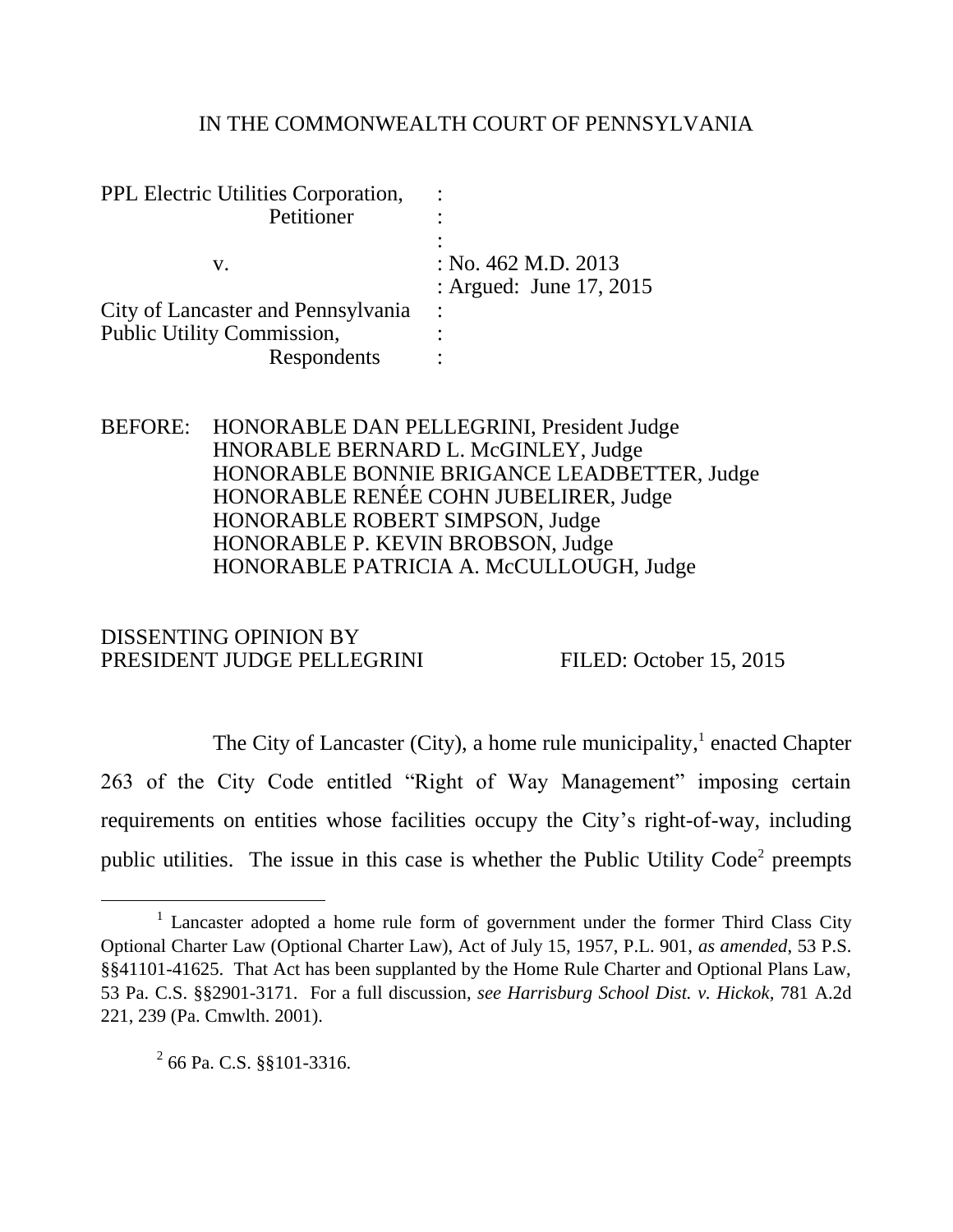local municipalities from including public utilities in a comprehensive management plan that seeks to regulate the occupation of the public right-of-way between the varying public and private interests whose facilities occupy the public streets. With the exception of a provision that imposes an annual maintenance fee, the majority finds that the comprehensive plan provisions are preempted by the Public Utility Code. Because I would find that the right-of-way comprehensive management plan embodied in Chapter 263 of the City Code is specifically recognized rather than be preempted,<sup>3</sup> I respectfully dissent.

## **I.**

Before examining whether municipalities have been preempted from regulating public utilities, we must first look at the nature of the right-of-way.<sup>4</sup> When

 $\overline{a}$ 

<sup>4</sup> The public right-of-way is composed of the street which encompasses two distinct portions: the roadway used for vehicles and the sidewalk for pedestrians. *Mercantile Library Co. v. Fidelity Trust Co.*, 83 A. 592 (Pa. 1912). It can include the pavement, shoulders, gutters and curbs within the street lines. *Granchi v. Borough of North Braddock*, 810 A.2d 747 (Pa. Cmwlth. 2002). The roadway is generally accepted as the paved and traveled portion. *Babcock v. Department of Transportation*, 626 A.2d 672 (Pa. Cmwlth. 1993), *appeal denied*, 639 A.2d 53 (Pa. 1994). While the sidewalk is a place set apart at the side of a street for use by that portion of the public who travels on foot, it need not be improved to be a sidewalk. *Callahan v. A. Wishart & Sons Co.*, 76 **(Footnote continued on next page…)**

 $3$  While it is often said that municipalities are creatures of the General Assembly and possess only such powers that are expressly granted to them, those formulations have not been accurate since our Constitution was amended in 1968 to provide that "[t]he General Assembly shall provide by general law for local government within the Commonwealth." Pa. Const. art. IX, §1. Since then, local government is an absolute right and the state cannot take it away. The Pennsylvania Constitution also provides that "[m]unicipalities shall have the right and power to frame and adopt home rule charters…." Pa. Const. art. IX, §2. Home rule means that it is not the state's prerogative to run and operate the machinery of local government, but to provide for it and to put it in operation and that a home rule municipality "may exercise any power or perform any function not denied by this Constitution, by its home rule charter or by the General Assembly at any time." *Id.* Precisely speaking, municipalities are not creatures of the General Assembly, but creatures of the Constitution so that local matters are addressed by local citizens and the officials that they elect.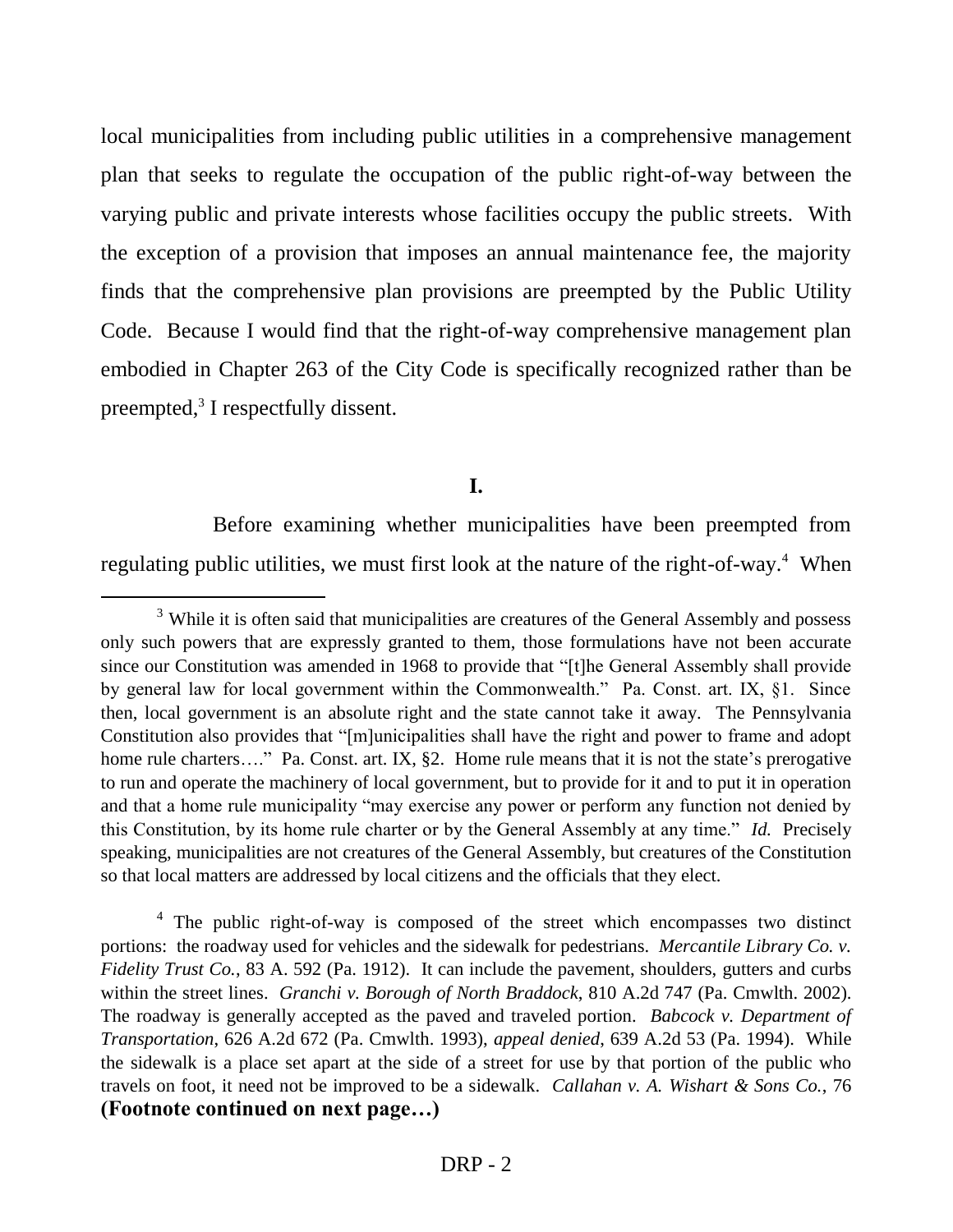a municipality, by dedication or otherwise, obtains a public right-of-way, it is held in trust for the public. A municipality is not restricted to using the street only for the public's right of passage and may allow additional use of the right-of-way as long as it is for a use that serves the public generally, is consistent with its use as a public street, and does not burden the abutting property owner's property. *In re City of Altoona*, 388 A.2d 313 (Pa. 1978). However, the fee owner does not surrender his entire title to the land so dedicated, but reserves the fee in the residue and may exercise full rights of ownership to that residue, above and below the surface. *Breinig v. County of Allegheny*, 32 A.2d 842 (Pa. 1938); *Gramlich v. Lower Southampton Township* 838 A.2d 843 (Pa. Cmwlth. 2003); *Miller v. Nichols*, 526 A.2d 794 (Pa. Super. 1987).

Initially, whether the occupation of the street by public utilities and street railroads was for a public purpose was problematic because the nature of the company was partly public and partly private, that is, although for-profit, it had public privileges and public duties. Delos F. Wilcox, *Municipal Franchises*, Vol. II, §277 (1910). *See also Shuster v. Central District & Printing Telephone Co*., 34 Pa. Super. 513 (1907) (property owner entitled to compensation for telephone wires placed along street); *Berlew v. Electric Illuminating Company*, 1 Pa. C.C. 651 (Northumb. 1886) (requiring utility to pay the owner of abutting property compensation for putting poles and wires along the street). However, later, public

## **(continued…)**

 $\overline{a}$ 

A.2d 386 (Pa. 1950). The remainder of the public right-of-way is that area not used for either streets or sidewalks occupied by public utilities, cable and water and sewer lines and such.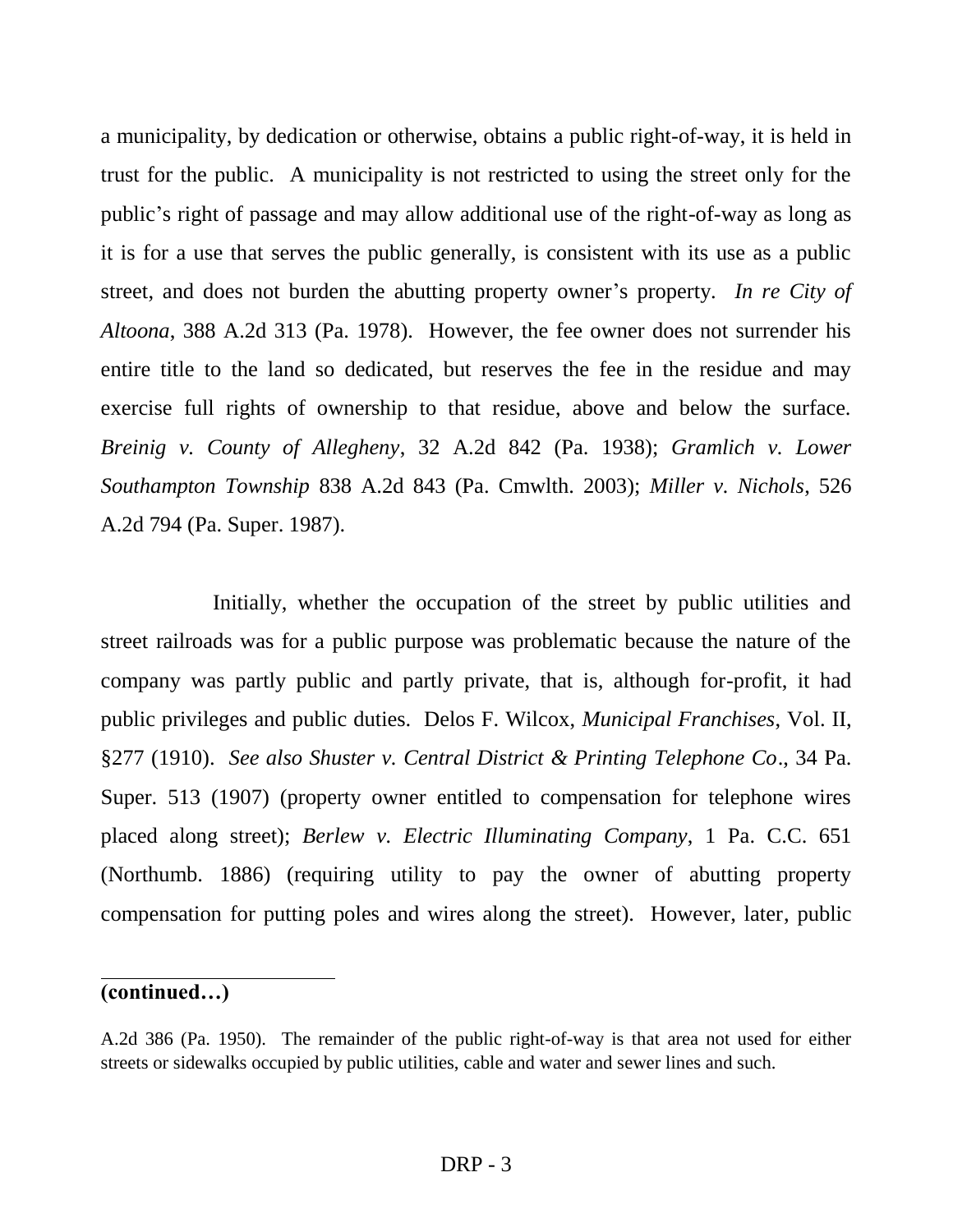utilities, cable, sewer, water, street railways, subways and steam heat were held for public purposes and could occupy the right-of-way without compensating the abutting property owner.<sup>5</sup>

As a result, beneath the streets of a municipality exists a network of walls, columns, cable pipes and tunnels that go over and around each other that are required to service the needs of the municipality's inhabitants. Some of those facilities are those of public utilities that are subject to regulation by the Public Utility Commission (PUC); cable providers are regulated, in part by the federal government, while others by the municipality itself or municipal authorities and some by the adjoining properties who have lateral lines in the right-of-way to service their properties as well as vaults in the right-of-way.

 $\overline{a}$ 

 $<sup>5</sup>$  Prior to 1966, the extent of a public use easement varied according to whether the street or</sup> road was located in an urban or rural area. Rural roads were held to be for public passage only, whereas city streets were for "any public service." *46 South 52nd Street Corp. v. Manlin*, 157 A.2d 381, 386 (Pa. 1960). *See also William Laubach & Sons v. City of Easton*, 32 A.2d 881 (Pa. 1943). In 1966, the Supreme Court discarded the distinction between city streets and rural roads and held that the rule applicable to city streets was equally applicable to rural roads. *Pittsburgh National Bank v. Equitable Gas Co.*, 220 A.2d 12 (Pa. 1966). The court held that a subsurface pipeline which had been laid in the bed of a township road did not constitute an additional burden upon the abutting land. "[A]n existing street or public road," the Court said, "may be used for any public service without additional compensation due the abutting landowner." *Id*. at 14. "[W]hen any public road is established, it is clearly for the purpose of public travel and commerce." *Id*. at 16. The Court reasoned: "As the means and modes of public commerce increase, what at one time would have been considered a burden on the abutting landowner is no longer so.... Evolutionary changes must be considered in determining whether a burden is imposed on the servient tenement." *Id*. *See also Smith v. Adams*, 523 A.2d 788 (Pa. Super. 1987). Of course, "[i]f a use obstructs the abutting land or is of a new nature not in accord with the mainstream of today's commerce, it will still be held a violation of the landowner's rights." *Pittsburgh National Bank*, 220 A.2d at 16 n.2.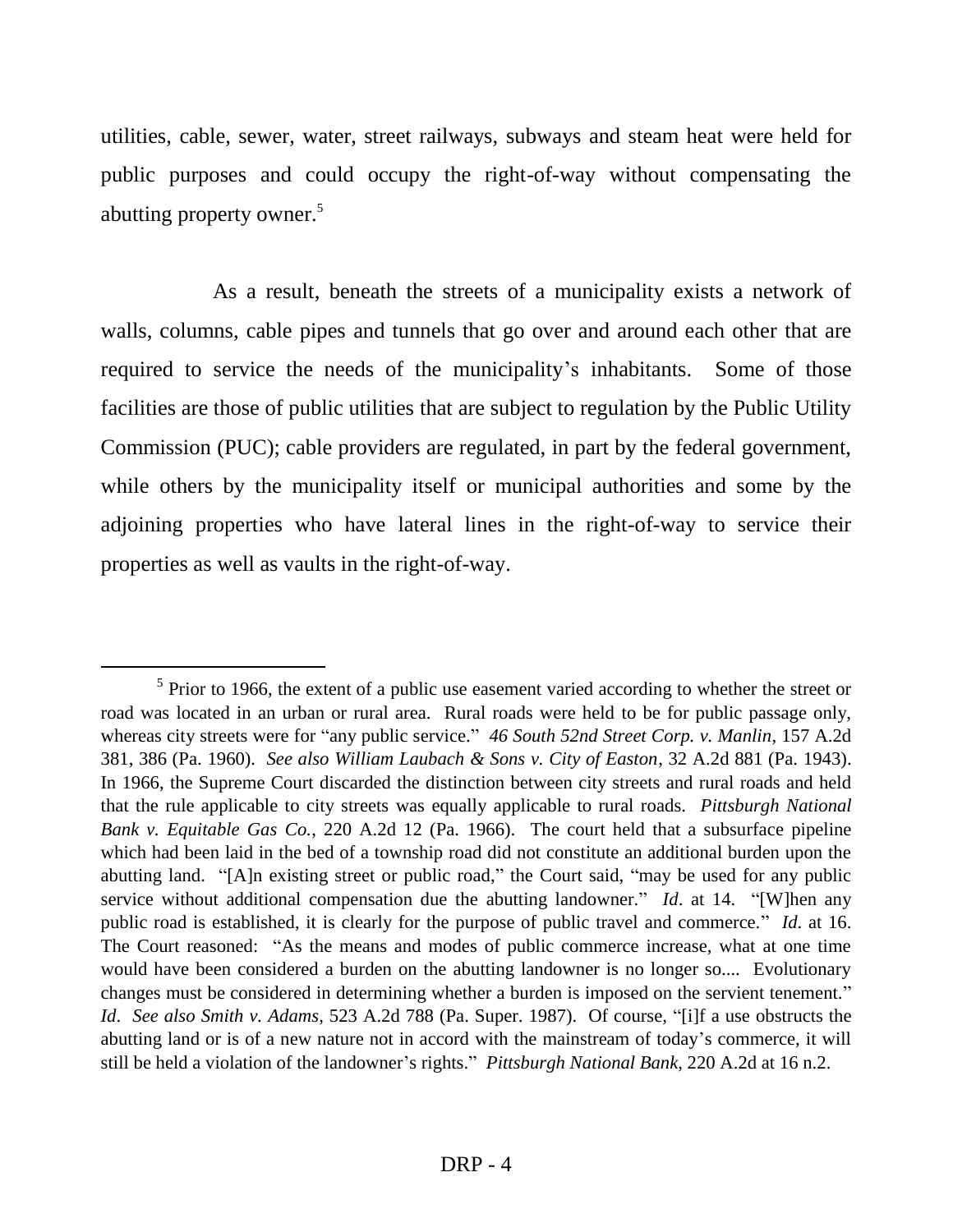The question then is who is going to facilitate and arbitrate all of those competing interests in the right-of-way, which are owned, operated and regulated by different entities, so that the public interest in all of them can be served. The answer to that question is simple: the municipality that owns and maintains the right-of- way in trust for the public, *i.e.*, their citizens.

## **II.**

In general, a municipality has the right to regulate the public right-of-way. *Shuck v. Borough of Ligonier*, 22 A.2d 735 (Pa. 1941). Also, in general, a municipality can decide what entity is authorized in the right-of-way and under what conditions. That is only true "in general" because a municipality cannot prevent a public utility from using its right-of-way. However, it is also clear that a municipality can subject the public utility to "reasonable regulations." Section 1511(e) of the Business Corporation Law of 1988 (BCL), 15 Pa. C.S. §1511(e), gives the power to a public utility to place its public utility facilities in the right-of-way and also specifically subjects them to reasonable municipal regulation. It provides:

> A public utility corporation shall have the right to enter upon and occupy streets, highways, waters and other public ways and places for one or more of the principal purposes specified in subsection (a) and ancillary purposes reasonably necessary or appropriate for the accomplishment of the principal purposes, including the placement, maintenance and removal of aerial, surface and subsurface public utility facilities thereon or therein. **Before entering upon any street, highway or other public way, the public utility corporation shall obtain such permits as may be required by law and shall comply with the lawful and reasonable regulations of the governmental authority having responsibility for the maintenance thereof**.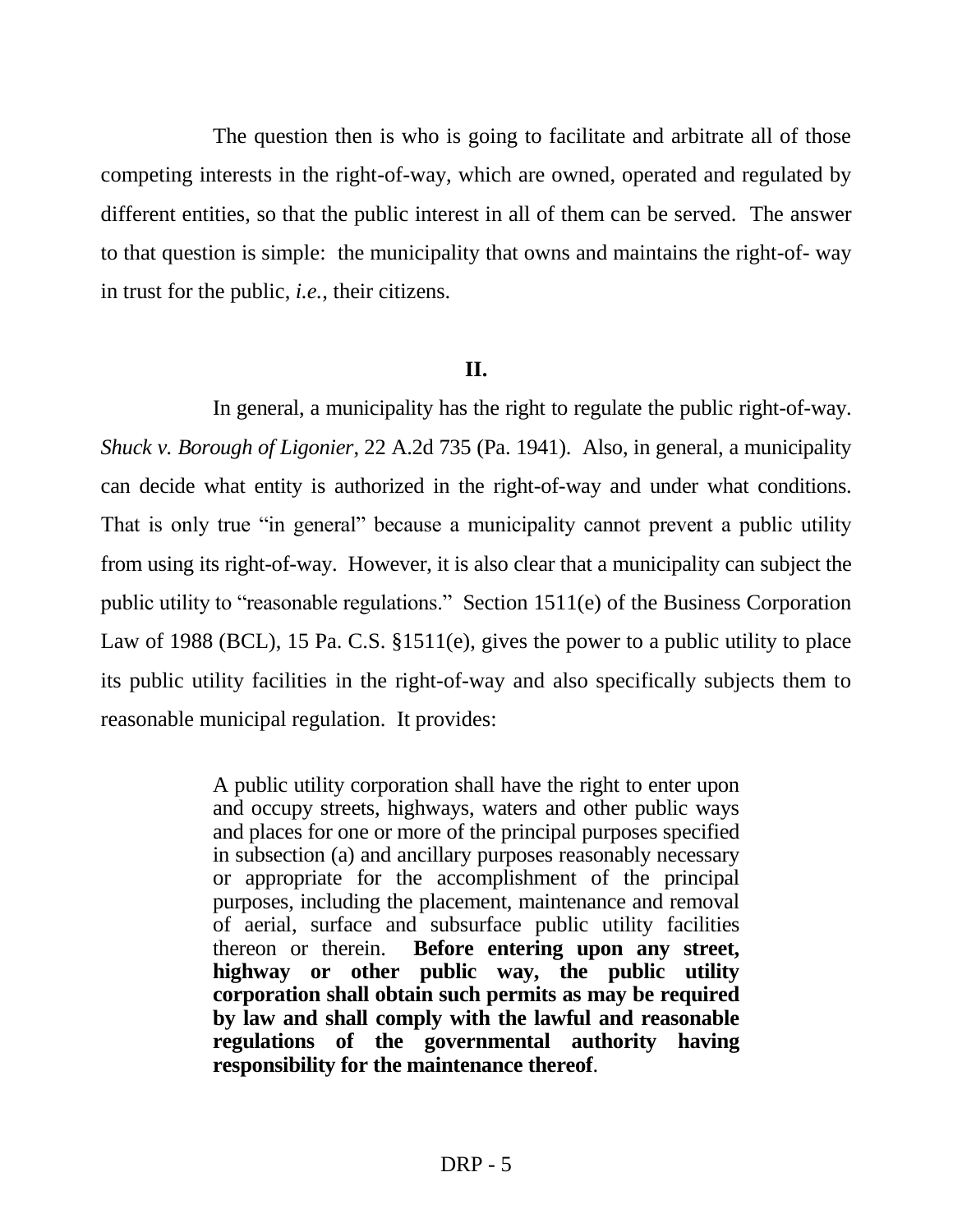15 Pa. C.S. §1511(e) (emphasis added),

Note that this provision gives public utilities the right to occupy the rightof-way; it does not give them the right to place facilities anywhere that they want. That is subject to reasonable regulation by the municipality.

Chapter 263 of the City Code regulates any entity that occupies the rightof-way. Recognizing that some facilities also have obligations to other regulators, it makes distinctions between public utilities, non-public utilities, and cable companies that occupy the right-of-way under franchises awarded by the City. Section 263B of the City Code addresses PUC-regulated utilities and authorizes the City to:

> • conduct inspections to ensure that utility facilities in the rights-of-way do not constitute a public safety hazard and are in compliance. If they are not in compliance with such standards, it authorizes the City to bring a complaint before the PUC to seek compliance. It also allows the City to notify the Utility of the existence of any non-compliant facilities to voluntarily abate such violations. (Section 263B-3; Section 263D-1).

> direct a utility to "temporarily or permanently remove, relocate, change, or alter the position of any facilities within the Right-of-Way" under certain circumstances, including "the construction, repair, maintenance, or installation of any City or other public improvement," "the operations of the City," the "vacation of a Street or the release of a utility easement," or during emergency situations. Section 263B-4(6).

> imposition of an annual maintenance fee "in connection with the ongoing use and occupancy of City Rights-of-Way." (Section 263B-5).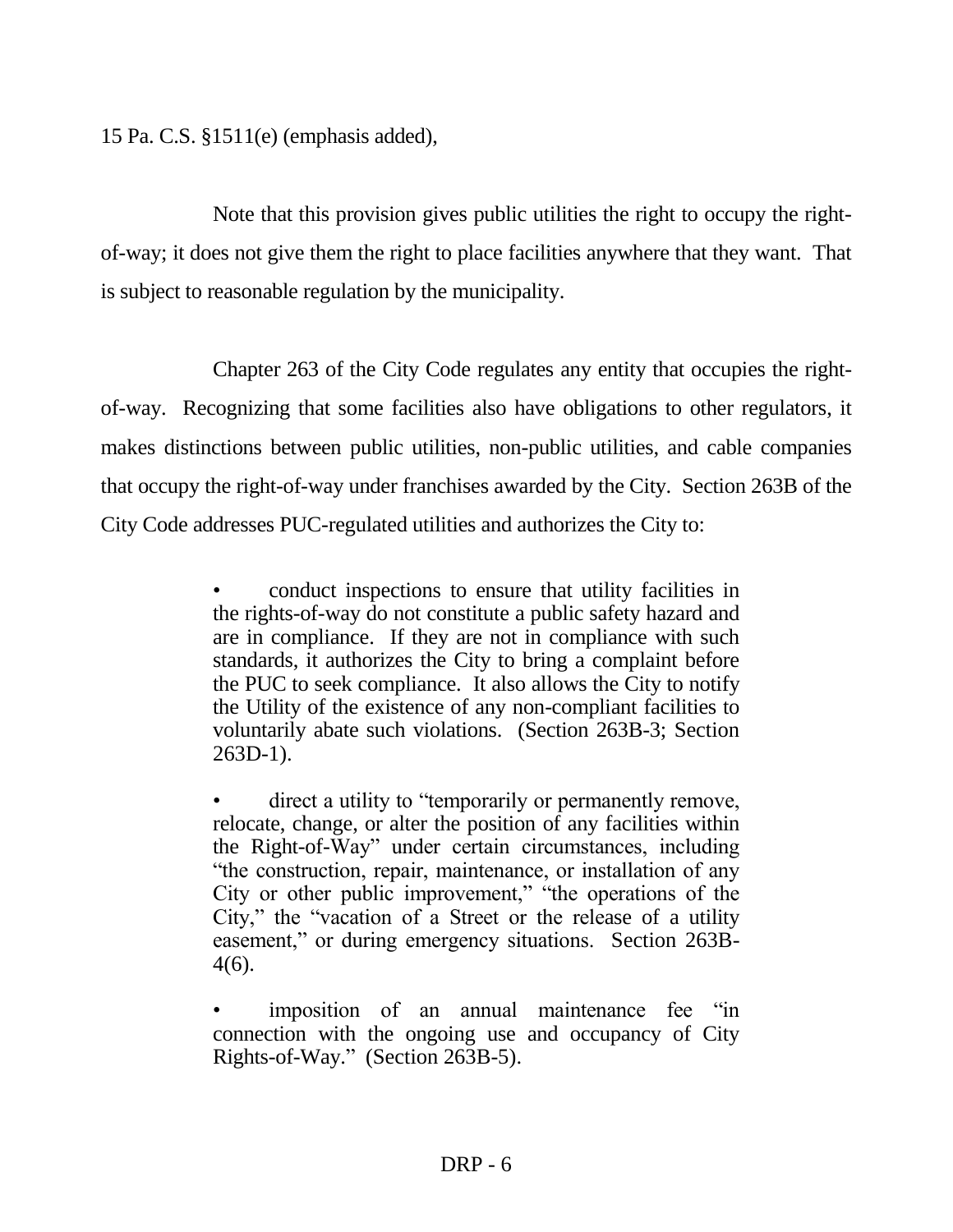• allows for the imposition of a penalty for a violation of any provision of the Ordinance that is not within the exclusive jurisdiction of the PUC. (Section 263D-1). (The majority does not discuss this provision because it is not preempted by its very terms.)

I see nothing at this stage of the proceeding in these provisions that is preempted by the Public Utility Code and nothing that constitutes an "unreasonable regulation" within the meaning of Section 1511(e) of the BCL.

Section 263B-3 of the City Code, which authorizes the City to inspect public utility facilities to ensure that such facilities do not constitute a public safety hazard and remain in compliance with PUC standards, does not make the City a regulator, but is more like an instruction to the charged employees to make sure that the right-of-way is safe for the public, the abutting owner and other users of the rightof-way. If a public utility facility is in such a condition as to pose a public safety hazard, Section 263D-1 only authorizes the City to file a complaint before the PUC to see that the public safety hazard is abated or to seek voluntary compliance from the public utility. Moreover, it follows the procedure specifically outlined in Section 1505(a) of the Public Utility Code, 66 Pa. C.S. §1505(a), set forth below.

The majority finds that Section 263B-4(6)'s provision allowing it to grant to the City the power to order a public utility to remove, relocate, change or alter the position of any facilities within the right-of-way whenever the City determines that it is "reasonably necessary" to do so "or such shorter period in the case of an emergency" is preempted. It cites to Section 1505(a) of the Public Utility Code, which provides: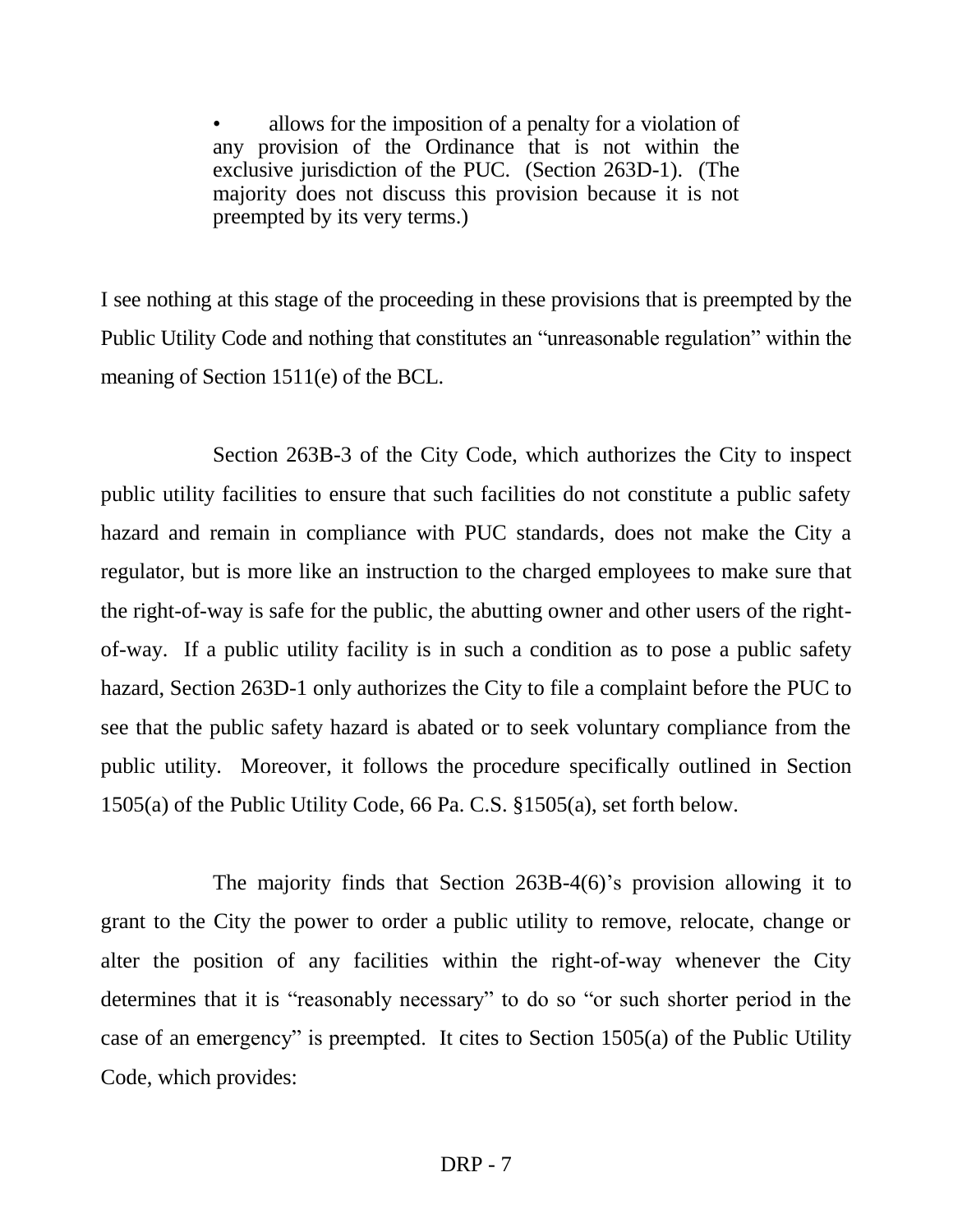Whenever the commission, after reasonable notice and hearing, **upon its own motion or upon complaint,** finds that the service or facilities of any public utility are unreasonable, unsafe, inadequate, insufficient, or unreasonably discriminatory, or otherwise in violation of this part, the commission shall determine and prescribe, by regulation or order, the reasonable, safe, adequate, sufficient, service or facilities to be observed, furnished, enforced, or employed, including all such repairs, changes, alterations, extensions, substitutions, or improvements in facilities as shall be reasonably necessary and proper for the safety, accommodation, and convenience of the public.

66 Pa. C.S. §1505(a) (emphasis added). In essence, the majority reasons that the power to determine where facilities are located in the right-of-way does not fall within Section 1511(e) of the BCL giving municipalities the power to enact "lawful" and reasonable regulations" regarding the right-of-way because it is not a matter of "local concern" and must be handled by the PUC as matter of statewide concern.

What that ignores is that what goes on in the right-of-way is a matter of local concern because municipalities are the ones that own and maintain them. If, for example, there is a gas line break 12 feet under a municipal water line, an order directing that the water line be temporarily relocated is eminently reasonable. Squarely put, the PUC could not issue such an order because it has no jurisdiction to order a municipal entity to move the line. That is why the General Assembly authorized municipalities to enact "reasonable regulations" concerning the public utilities' use of the right-of-way.

Moreover, we must remember that the right-of-way is a finite resource and all of the public users have to be accommodated, not just the public utilities. The PUC